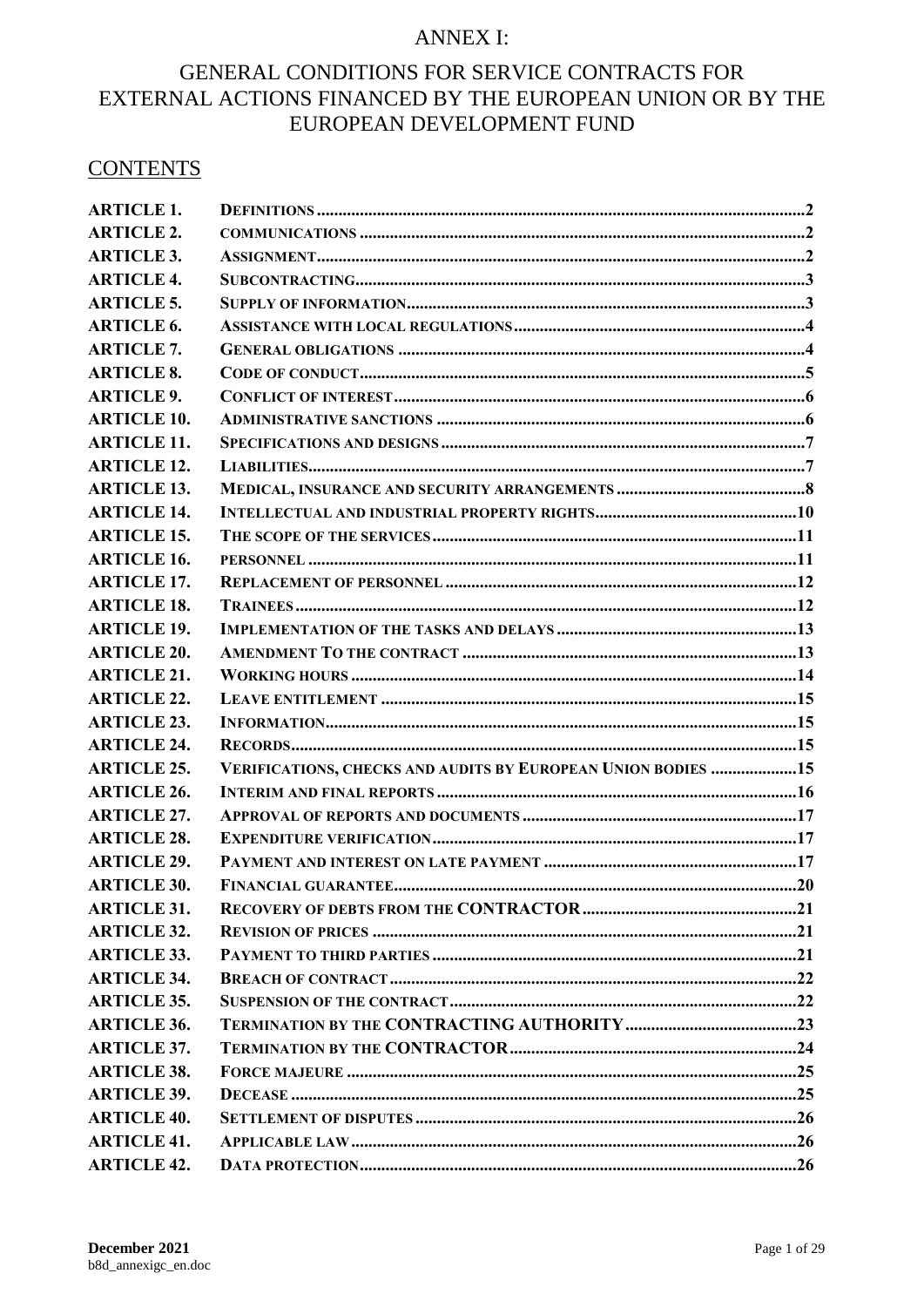# **PRELIMINARY PROVISIONS**

## <span id="page-1-0"></span>**ARTICLE 1. DEFINITIONS**

- 1.1. The headings and titles in these general conditions shall not be taken as part thereof or be taken into consideration in the interpretation of the contract.
- 1.2. Where the context so permits, words in the singular shall be deemed to include the plural and vice versa, and words in the masculine shall be deemed to include the feminine and vice versa.
- 1.3. The word "country" shall be deemed to include State or Territory.
- 1.4. Words designating persons or parties shall include firms, companies, and any organisation having legal capacity.
- 1.5. The definitions of the terms used throughout these general conditions are laid down in the "Glossary of terms", Annex A1a to the practical guide, which forms an integral part of the contract.

### <span id="page-1-1"></span>**ARTICLE 2. COMMUNICATIONS**

- 2.1. Unless otherwise specified in the special conditions, any written communication relating to this contract between the contracting authority or the project manager, and the contractor shall state the contract title and identification number, and shall be sent by post, facsimile transmission, e-mail or personal delivery to the appropriate addresses designated by the Parties for that purpose in the special conditions.
- 2.2. If the sender requires evidence of receipt, it shall state such requirement in its communication and shall demand such evidence of receipt whenever there is a deadline for the receipt of the communication. In any event, the sender shall take all the necessary measures to ensure timely receipt of its communication.
- 2.3. Wherever the contract provides for the giving or issue of any notice, consent, approval, certificate or decision, unless otherwise specified such notice, consent, approval, certificate or decision shall be in writing and the words "notify", "consent", "certify", "approve" or "decide" shall be construed accordingly. Any such consent, approval, certificate or decision shall not unreasonably be withheld or delayed.
- 2.4. Any oral instructions or orders shall be confirmed in writing.

#### <span id="page-1-2"></span>**ARTICLE 3. ASSIGNMENT**

- 3.1. An assignment shall be valid only if it is a written agreement by which the contractor transfers its contract or part thereof to a third party.
- 3.2. The contractor shall not, without the prior consent of the contracting authority, assign the contract or any part thereof, or any benefit or interest thereunder, except in the following cases:
- (a) a charge, in favour of the contractor's bankers, of any monies due or to become due under the contract; or
- (b) the assignment to the contractor's insurers of the contractor's right to obtain relief against any other person liable in cases where the insurers have discharged the contractor's loss or liability.
	- 3.3. For the purpose of Article 3.2, the approval of an assignment by the contracting authority shall not relieve the contractor of its obligations for the part of the contract already performed or the part not assigned.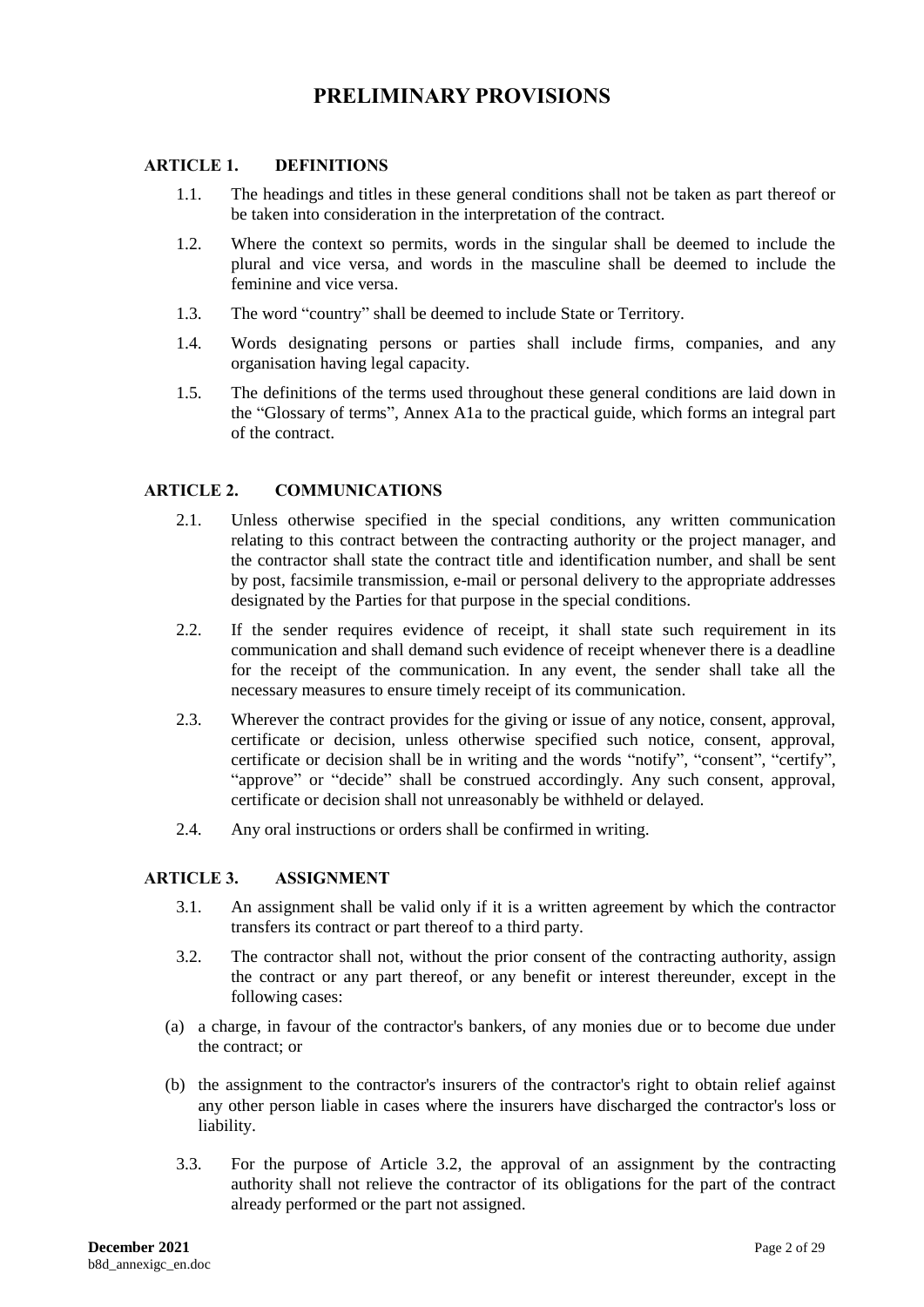- 3.4. If the contractor has assigned the contract without authorisation, the contracting authority may, without formal notice thereof, apply as of right the sanction for breach of contract provided for in Articles 34 and 36.
- 3.5. Assignees shall satisfy the eligibility criteria applicable for the award of the contract and they shall not fall under the exclusion criteria described in the tender dossier.

# <span id="page-2-0"></span>**ARTICLE 4. SUBCONTRACTING**

- 4.1. A subcontract shall be valid only if it is a written agreement by which the contractor entrusts performance of a part of the contract to a third party.
- 4.2. The contractor shall request to the contracting authority the authorisation to subcontract. The request must indicate the elements of the contract to be subcontracted and the identity of the subcontractors. For the avoidance of doubt, where experts are not directly contracted or employed by the contractor but through a third party, the latter is a subcontractor. The contracting authority shall notify the contractor of its decision, within 30 days of receipt of the request, stating reasons should it withhold such authorisation.
- 4.3. No subcontract creates contractual relations between any subcontractor and the contracting authority.
- 4.4. The contractor shall be responsible for the acts, defaults and negligence of any subcontractor and any member of their personnel ( experts, agents or employees), as if they were the acts, defaults or negligence of the contractor. The approval by the contracting authority of the subcontracting of any part of the contract or of the subcontractor to perform any part of the services shall not relieve the contractor of any of its obligations under the contract. If a subcontractor is found by the contracting authority or the project manager to be incompetent in discharging its duties, the contracting authority or the project manager may request the contractor forthwith, either to provide a subcontractor with qualifications and experience acceptable to the contracting authority as a replacement, or to resume the implementation of the tasks itself.
- 4.5. Subcontractors shall satisfy the eligibility criteria applicable to the award of the contract. They shall not fall under the exclusion criteria described in the tender dossier and the contractor shall ensure that they are not subject to EU restrictive measures.
- 4.6. Those services entrusted to a subcontractor by the contractor shall not be entrusted to third parties by the subcontractor, unless otherwise agreed by the contracting authority.
- 4.7. If the contractor enters into a subcontract without approval, the contracting authority may, without formal notice thereof, apply as of right the sanction for breach of contract provided for in Articles 34 and 36.

# **OBLIGATIONS OF THE CONTRACTING AUTHORITY**

# <span id="page-2-1"></span>**ARTICLE 5. SUPPLY OF INFORMATION**

- 5.1. The contracting authority shall supply the contractor promptly with any information and/or documentation at its disposal, which may be relevant to the performance of the contract. Such documents shall be returned to the contracting authority at the end of the period of implementation of the tasks.
- 5.2. The contracting authority shall co-operate with the contractor to provide information that the latter may reasonably request in order to perform the contract.
- 5.3. The contracting authority shall give notification to the contractor of the name and address of the project manager.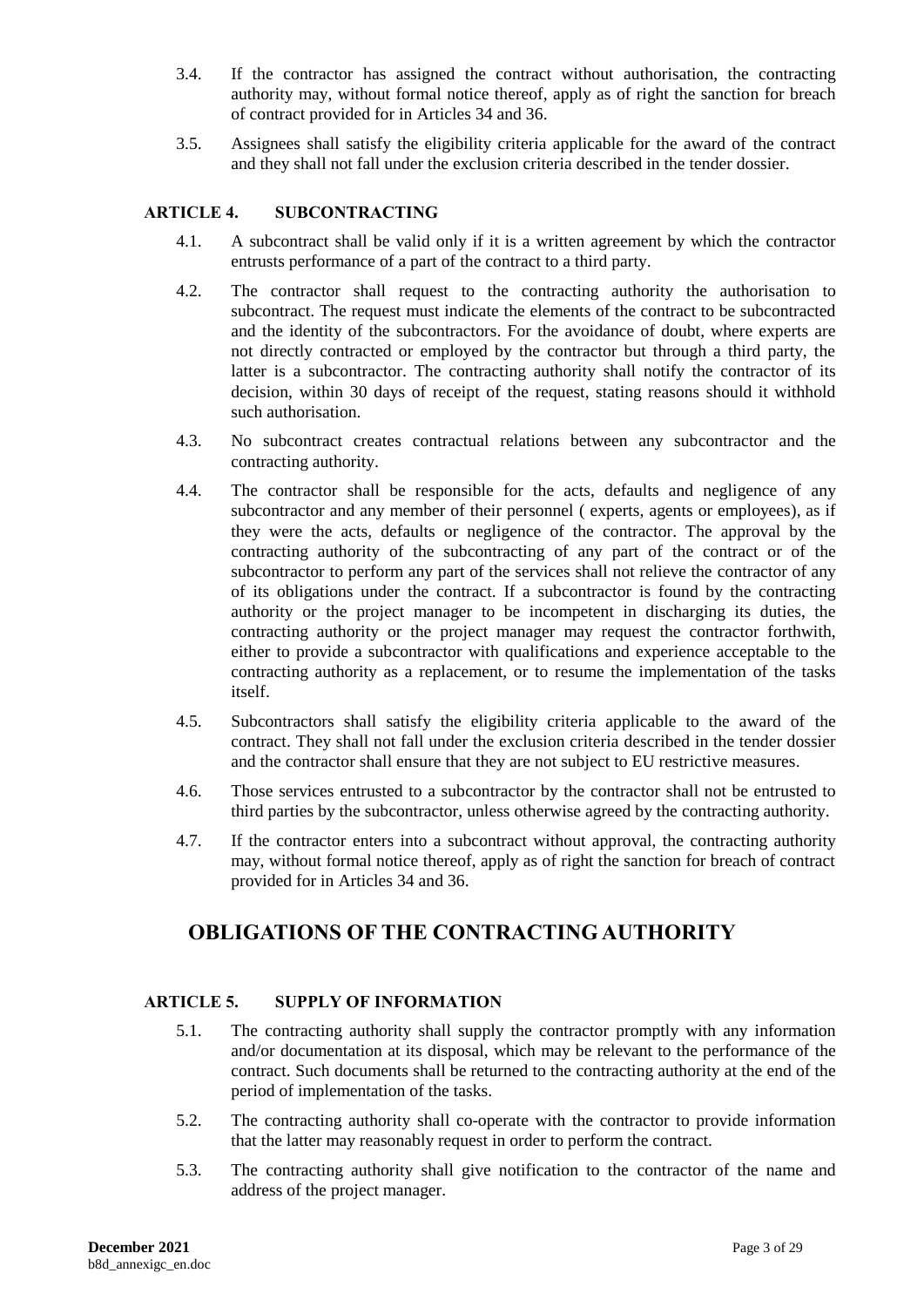#### <span id="page-3-0"></span>**ARTICLE 6. ASSISTANCE WITH LOCAL REGULATIONS**

- 6.1. The contractor may request the assistance of the contracting authority in obtaining copies of laws, regulations, and information on local customs, orders or by-laws of the country in which the services are to be performed, which may affect the contractor in the performance of its obligations under the contract. The contracting authority may provide the assistance requested to the contractor at the contractor's cost.
- 6.2. Subject to the provisions of the laws and regulations on foreign labour of the country in which the services have to be rendered, the contracting authority provides reasonable assistance to the contractor, at its request, for its application for any visas and permits required by the law of the country in which the services are rendered, including work and residence permits, for the personnel whose services the contractor and the contracting authority consider necessary, as well as residence permits for their families.

# **OBLIGATIONS OF THE CONTRACTOR**

# <span id="page-3-1"></span>**ARTICLE 7. GENERAL OBLIGATIONS**

- 7.1. The contractor shall execute the contract with due care, efficiency and diligence in accordance with the best professional practice.
- 7.2. The contractor shall comply with any administrative orders given by the project manager. Where the contractor considers that the requirements of an administrative order go beyond the authority of the project manager or of the scope of the contract he shall give notice, with reasons, to the project manager. If the contractor fails to notify within the 30-day period after receipt thereof, he shall be barred from so doing. Execution of administrative order should not be suspended because of this notice.
- 7.3. The contractor shall supply, without delay, any information and documents to the contracting authority and the European Commission upon request, regarding the conditions in which the contract is being executed.
- 7.4. The contractor shall respect and abide by all laws and regulations in force in the partner country and shall ensure that its personnel, their dependents, and its local employees also respect and abide by all such laws and regulations. The contractor shall indemnify the contracting authority against any claims and proceedings arising from any infringement by the contractor, its employees and their dependents of such laws and regulations.

Contractors must ensure that the subcontractors and all natural persons linked to the contract, including participants to workshops and/or trainings, do not include entities/persons included in the lists of EU restrictive measures.

- 7.5. Should any unforeseen event, action or omission directly or indirectly hamper performance of the contract, either partially or totally, the contractor shall immediately and at its own initiative record it and report it to the contracting authority. The report shall include a description of the problem and an indication of the date on which it started and of the remedial action taken by the contractor to ensure full compliance with its obligations under the contract. In such event the contractor shall give priority to solving the problem rather than determining liability.
- 7.6. Subject to Article 7.8, the contractor undertakes to treat in the strictest confidence and not make use of or divulge to third parties any information or documents which are linked to the performance of the contract without the prior consent of the contracting authority. The contractor shall continue to be bound by this undertaking after completion of the tasks and shall obtain from each member of its personnel the same undertaking. However, use of the contract's reference for marketing or tendering purposes does not require prior approval of the contracting authority, except where the contracting authority declares the contract to be confidential.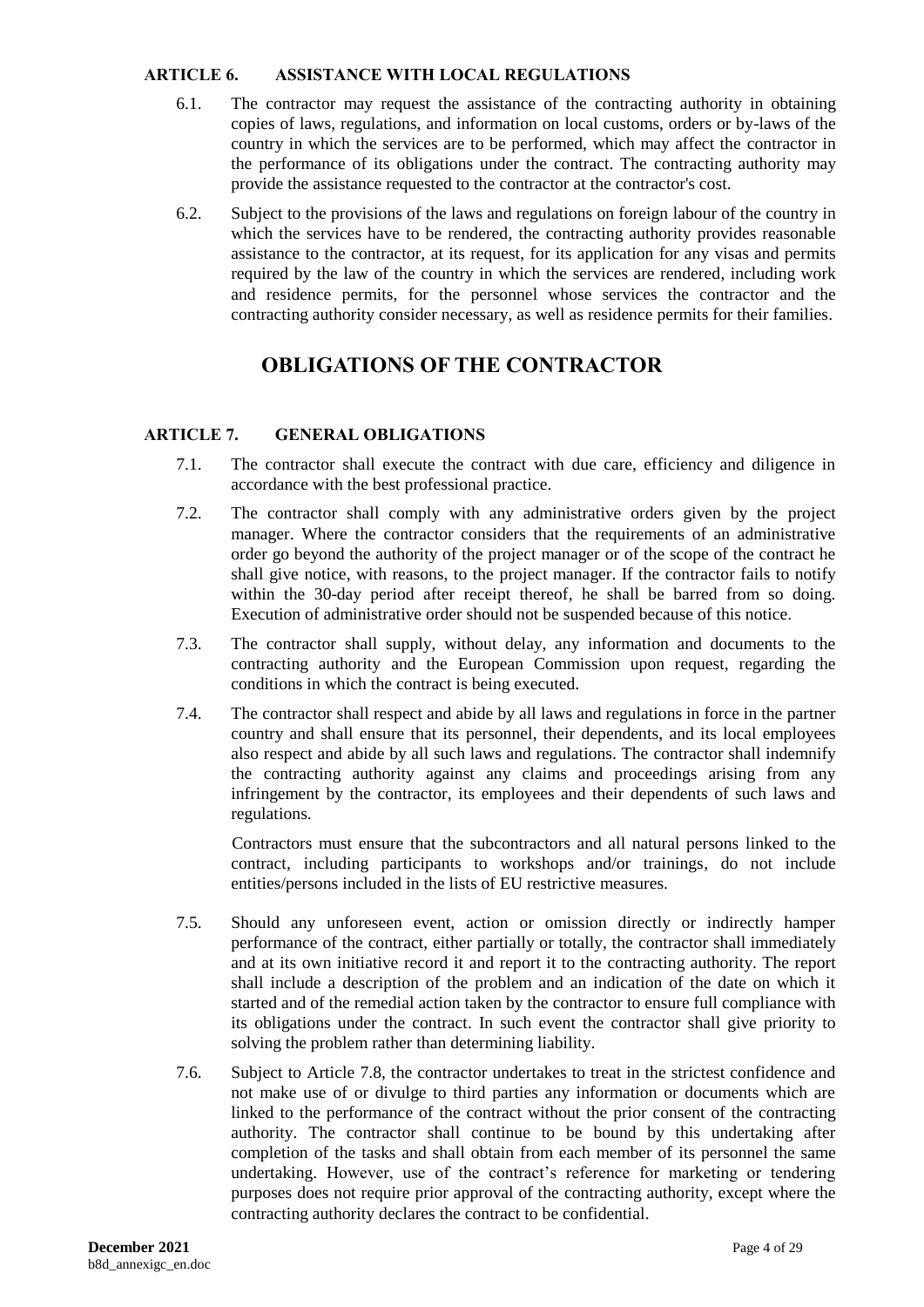- 7.7. If the contractor is a joint venture or a consortium of two or more persons, all such persons shall be jointly and severally bound in respect of the obligations under the contract, including any recoverable amount. The person designated by the consortium to act on its behalf for the purposes of the contract shall have the authority to bind the consortium and is the sole interlocutor for all contractual and financial aspects. The composition or the constitution of the joint venture or consortium shall not be altered without the prior consent of the contracting authority. Any alteration of the composition of the consortium without the prior consent of the contracting authority may result in the termination of the contract.
- 7.8. Save where the European Commission requests or agrees otherwise, the contractor shall ensure the highest visibility to the financial contribution of the European Union. To ensure such publicity the contractor shall implement among other actions the specific activities described in the special conditions. All measures must comply with the Communication and Visibility Requirements for European Union External Actions laid down and published by the European Commission. [\(https://ec.europa.eu/europeaid/funding/communication-and-visibility-manual-eu](https://ec.europa.eu/europeaid/funding/communication-and-visibility-manual-eu-external-actions_en)external-actions en)
- 7.9. Any records shall be kept for a 7-year period after the final payment made under the contract as laid down in Article 24. These documents comprise any documentation concerning income and expenditure and any inventory, necessary for the checking of supporting documents, including timesheets, plane and transport tickets, pay slips or invoices for the remuneration paid to the experts and invoices or receipts for incidental expenditure. In case of failure to maintain such records the contracting authority may, without formal notice thereof, apply as of right the sanction for breach of contract provided for in Articles 34 and 36.

# <span id="page-4-0"></span>**ARTICLE 8. CODE OF CONDUCT**

- 8.1. The contractor shall at all-time act impartially and as a faithful adviser in accordance with the code of conduct of its profession as well as with appropriate discretion. It shall refrain from making any public statements concerning the project or the services without the prior approval of the contracting authority. It shall not commit the contracting authority in any way whatsoever without its prior consent, and shall make this obligation clear to third parties.
- 8.2. Physical abuse or punishment, or threats of physical abuse, sexual abuse or exploitation, harassment and verbal abuse, as well as other form of intimidation shall be prohibited. The contractor shall also provide to inform the contracting authority of any breach of ethical standards or code of conduct as set in the present Article. In case the contractor is aware of any violations of the abovementioned standards, he shall report it in writing within 30 days to the contracting authority.
- 8.3. The contractor and its personnel shall respect human rights, applicable data protection rules and the environmental legislation applicable in the country where the services have to be rendered and internationally agreed core labour standards, e.g. the ILO core labour standards, conventions on freedom of association and collective bargaining, elimination of forced and compulsory labour, elimination of discrimination in respect of employment and occupation, and the abolition of child labour.
- 8.4. The contractor or any of its subcontractors, agents or personnel shall not abuse of its entrusted power for private gain. The contractor or any of its subcontractors, agents or personnel shall not receive or agree to receive from any person or offer or agree to give to any person or procure for any person, gift, gratuity, commission or consideration of any kind as an inducement or reward for performing or refraining from any act relating to the performance of the contract or for showing favour or disfavour to any person in relation to the contract. The contractor shall comply with all applicable laws, regulations and codes relating to anti-bribery and anti-corruption.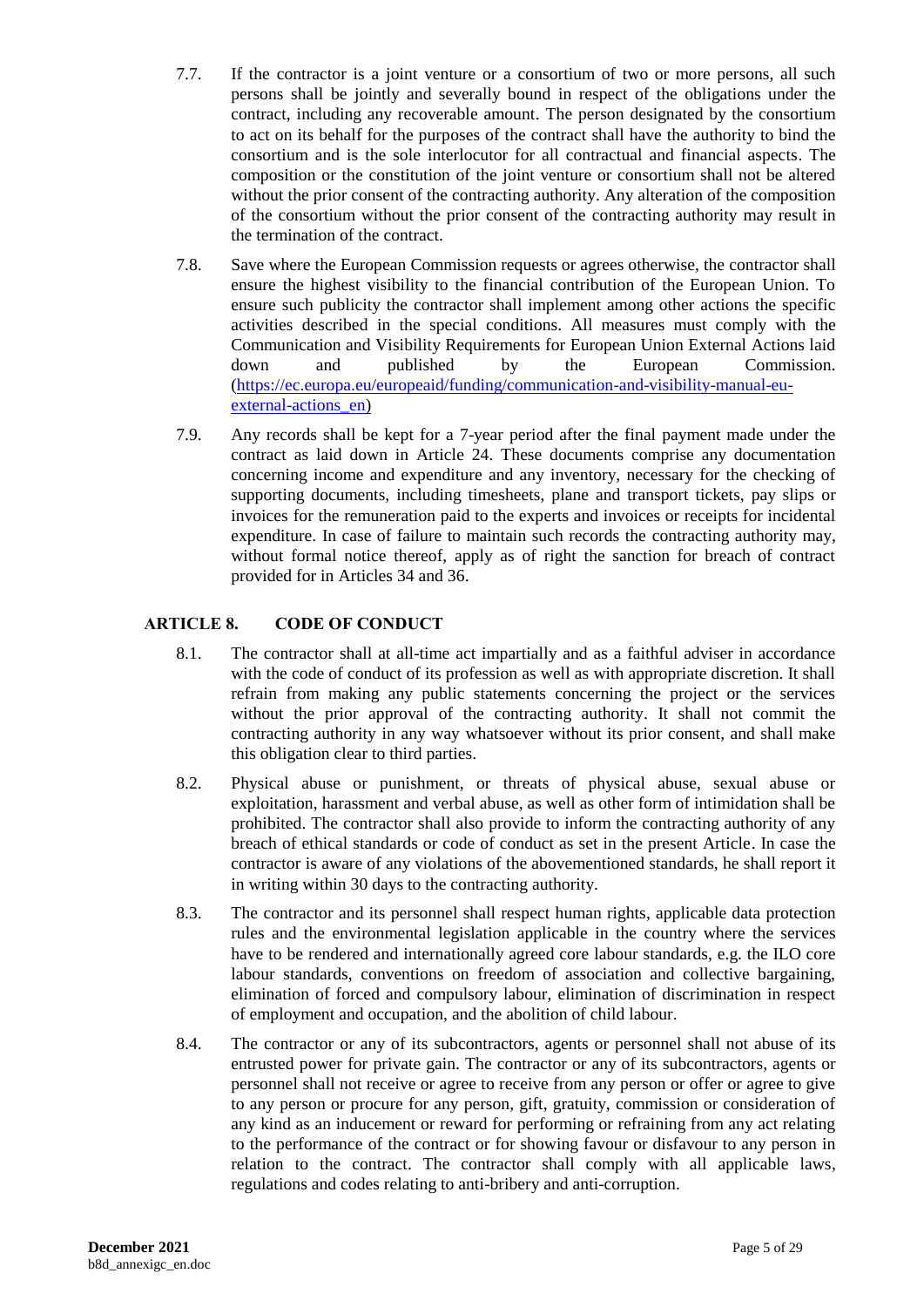- 8.5. The payments to the contractor under the contract shall constitute the only income or benefit it may derive in connection with the contract. The contractor and its personnel must not exercise any activity or receive any advantage inconsistent with their obligations under the contract.
- 8.6. The execution of the contract shall not give rise to unusual commercial expenses. Unusual commercial expenses are commissions not mentioned in the contract or not stemming from a properly concluded contract referring to the contract, commissions not paid in return for any actual and legitimate service, commissions remitted to a tax haven, commissions paid to a recipient who is not clearly identified or commission paid to a company which has every appearance of being a front company. The contracting authority and the European Commission may carry out documentary or on-the-spot checks they deems necessary to find evidence in case of suspected unusual commercial expenses.
- 8.7. The respect of the code of conduct set out in the present article constitutes a contractual obligation.

Failure to comply with the code of conduct is always deemed to be a breach of the contract under Article 34 of the General Conditions. In addition, failure to comply with the provisions set out in the present Article can be qualified as grave professional misconduct that may lead to either suspension or termination of the contract, without prejudice to the application of administrative sanctions including exclusion from participation in future contract award procedures.

# <span id="page-5-0"></span>**ARTICLE 9. CONFLICT OF INTEREST**

- 9.1. The contractor shall take all necessary measures to prevent or end any situation that could compromise the impartial and objective performance of the contract. Such conflict of interests could arise in particular as a result of economic interest, political or national affinity, family or emotional ties, or any other relevant connection or shared interest. Any conflict of interests, which may arise during performance of the contract, shall be notified to the contracting authority without delay. In the event of such conflict, the contractor shall immediately take all necessary steps to resolve it.
- 9.2. The contracting authority reserves the right to verify that such measures are adequate and may require additional measures to be taken if necessary. The contractor shall ensure that its personnel, including its management, is not placed in a situation, which could give rise to conflict of interests. Without prejudice to its obligations under the contract, the contractor shall replace, immediately and without compensation from the contracting authority, any member of its personnel exposed to such a situation.
- 9.3. The contractor shall refrain from any contact which would compromise its independence or that of its personnel.
- 9.4. The contractor shall limit its role in connection with the project to the provision of the services described in the contract.
- 9.5. The contractor and anyone working under its authority or control in the performance of the contract or on any other activity may be excluded from access to other EU budget/EDF funds available under the same project. However, if the contractor is able to prove that his involvement in previous stages of the project does not constitute unfair competition, he may participate, subject to the prior approval of the contracting authority.
- 9.6. Civil servants and other personnel of the public administration of the country where the services have to be rendered, regardless of their administrative situation, shall not be contracted or employed as experts unless the prior approval has been granted by the European Commission.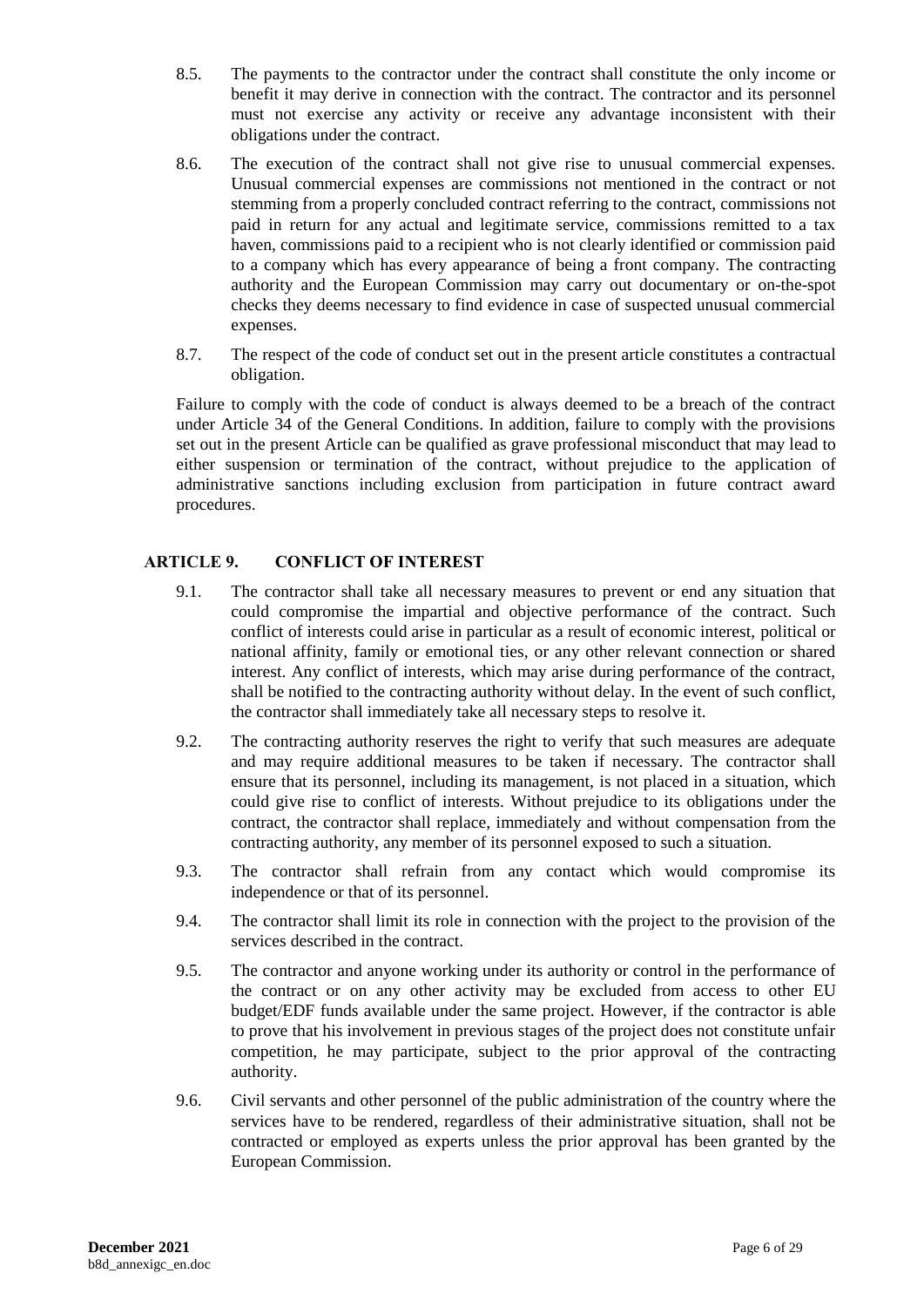#### <span id="page-6-0"></span>**ARTICLE 10. ADMINISTRATIVE SANCTIONS**

10.1. Without prejudice to the application of other remedies laid down in the contract, a sanction of exclusion from all contracts and grants financed by the EU may be imposed, after an adversarial procedure in line with the applicable Financial Regulation, upon the contractor who, in particular,

a) is guilty of grave professional misconduct, has committed irregularities or has shown significant deficiencies in complying with the main obligations in the performance of the contract or has been circumventing fiscal, social or any other applicable legal obligations, including through the creation of an entity for this purpose. The duration of the exclusion shall not exceed the duration set by final judgement or final administrative decision or, in the absence thereof, three years;

b) is guilty of fraud, corruption, participation in a criminal organisation, money laundering, terrorist-related offences, child labour or trafficking in human beings. The duration of the exclusion shall not exceed the duration set by final judgement or final administrative decision or, in the absence thereof, five years.

- 10.2. In the situations mentioned in Article 10.1, in addition or in alternative to the sanction of exclusion, the contractor may also be subject to financial penalties up to 10% of the total value of the contract.
- 10.3. Where the contracting authority is entitled to impose financial penalties, it may deduct such financial penalties from any sums due to the contractor or call on the appropriate guarantee.
- 10.4. The decision to impose administrative sanctions may be published on a dedicated internet-site, explicitly naming the contractor.

## <span id="page-6-1"></span>**ARTICLE 11. SPECIFICATIONS AND DESIGNS**

- 11.1. The contractor shall prepare all specifications and designs using accepted and generally recognised systems acceptable to the contracting authority and taking into account the latest design criteria.
- 11.2. The contractor shall ensure that the specifications and designs and all documentation relating to procurement of goods and services for the project are prepared on an impartial basis so as to promote competitive tendering.

# <span id="page-6-2"></span>**ARTICLE 12. LIABILITIES**

#### **12.1.** Liability for damage to services

Without prejudice to Article 30 (financial guarantee) and Article 38 (force majeure), the contractor shall assume (i) full responsibility for maintaining the integrity of services and (ii) the risk of loss and damage, whatever their cause, until the completion of the implementation of the tasks and approval of reports and documents under Articles 26 and 27.

After the completion of the implementation of the tasks, the contractor shall be responsible for and shall indemnify the contracting authority for any damage caused to the services by the contractor, its personnel, its subcontractors and any person for which the contractor is answerable, during any operation performed to complete any work left, as the case may be, pending or to comply with its obligations under Articles 26 and 27, particularly if the contract is performed in phases.

Compensation for damage to the services resulting from the contractor's liability in respect of the contracting authority is capped at the contract value.

However, compensation for loss or damage resulting from fraud or gross negligence of the contractor, its personnel, its subcontractors and any person for which the contractor is answerable, can in no case be capped.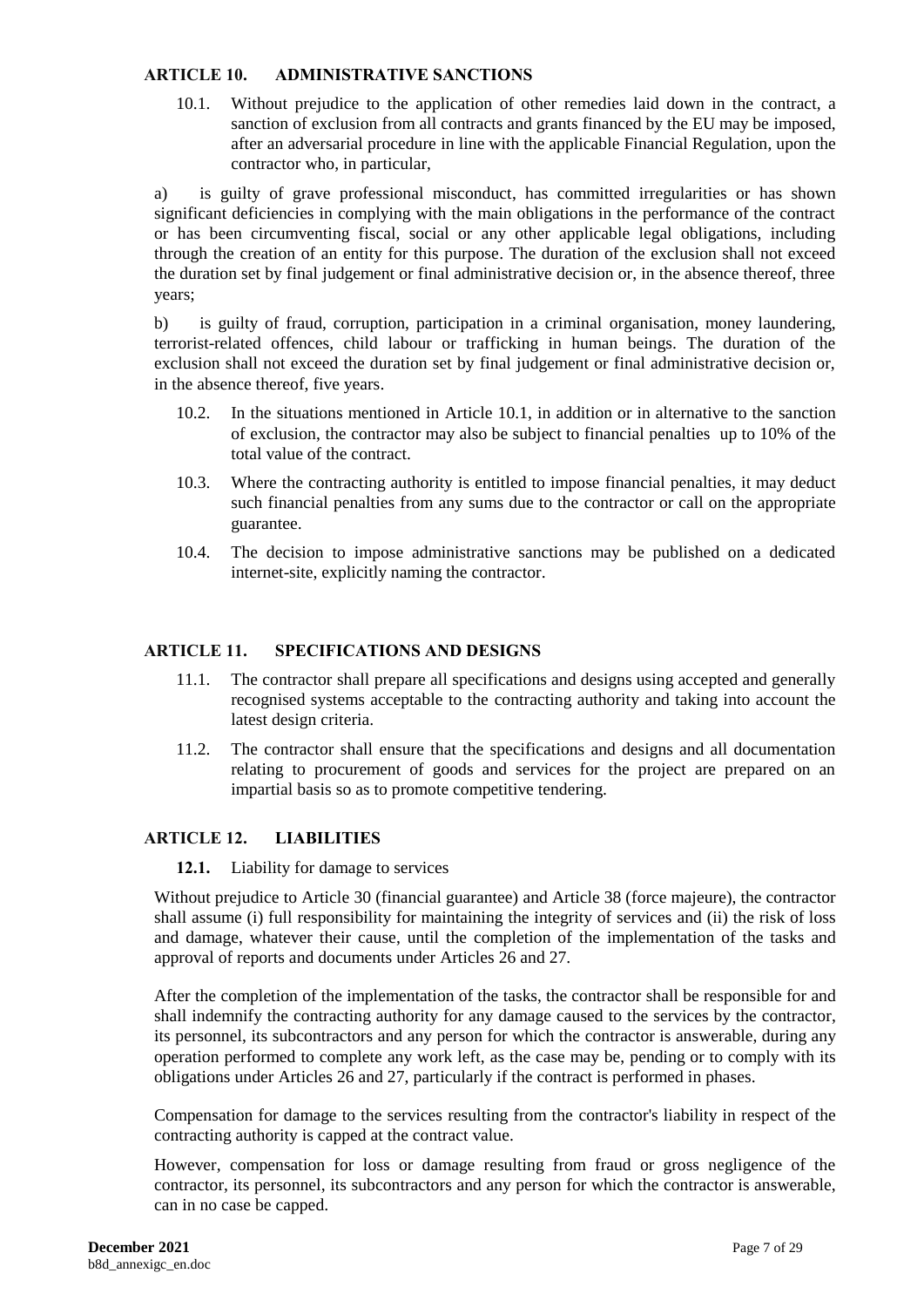The contractor shall remain responsible for any breach of its obligations under the contract for such period after the services have been performed as may be determined by the law governing the contract, even after approval of the reports and documents, or by default for a period of 10 years.

## 12.2. Contractor's liability in respect of the contracting authority

At any time, the contractor shall be responsible for and shall indemnify the contracting authority for any damage caused during the performance of the services, to the contracting authority by the contractor, its personnel, its subcontractors and any person for which the contractor is answerable.

Compensation for damage resulting from the contractor's liability in respect of the contracting authority is capped at an amount equal to one million euros if the contract value is less than or equal to one million euros. If the contract value is greater than one million euros, compensation for damages resulting from the contractor's liability shall be capped to the contract value.

However, compensation for loss or damage resulting from the contractor's liability in case of bodily injury, including death, can in no case be capped. The same applies to compensation for any damages of any kind resulting from fraud or gross negligence of the contractor, its personnel, its subcontractors and any person for which the contractor is answerable.

### 12.3. Contractor's liability in respect of third parties

Without prejudice to Article 14.9, the contractor shall, at its own expense, indemnify, protect and defend, the contracting authority, its agents and employees, from and against all actions, claims, losses or damage, direct or indirect, of whatever nature (hereinafter 'claim(s)') arising from any act or omission by the contractor, its personnel, its subcontractors and/or any person for which the contractor is answerable, in the performance of the services, including any violation of any legal provisions, or rights of third parties, in respect of patents, trademarks and other forms of intellectual property such as copyrights.

The contracting authority must notify any third party claim to the contractor as soon as possible after the contracting authority becomes aware of them.

If the contracting authority chooses to challenge and defend itself against the claim(s), the contractor shall bear the reasonable costs of defense incurred by the contracting authority, its agents and employees.

Under these general conditions, the agents and employees of the contracting authority, as well as the contractor's personnel, its subcontractors and any person for which the contractor is answerable are considered to be third parties.

- 12.4. The contractor shall treat all claims in close consultation with the contracting authority
- 12.5. Any settlement or agreement settling a claim requires the prior express written consent of the contracting authority and the contractor.

# <span id="page-7-0"></span>**ARTICLE 13. MEDICAL, INSURANCE AND SECURITY ARRANGEMENTS**

13.1. Medical arrangement

The contracting authority may condition the performance of the services to the production, by the contractor, of a recent medical certificate attesting that the contractor itself, its personnel, its subcontractors and/or any person for which the contractor is answerable, are fit to implement the services required under this contract.

13.2. Insurance – general issues

- a) At the latest together with the return of the countersigned contract, and for the period of implementation of the tasks, the contractor shall ensure that itself, its personnel, its subcontractors and any person for which the contractor is answerable, are adequately insured with insurance companies recognized on the international insurance market, unless the contracting authority has given its express written consent on a specific insurance company.
- b) At the latest together with the return of the countersigned contract, the contractor shall provide the contracting authority with all cover notes and/or certificates of insurance showing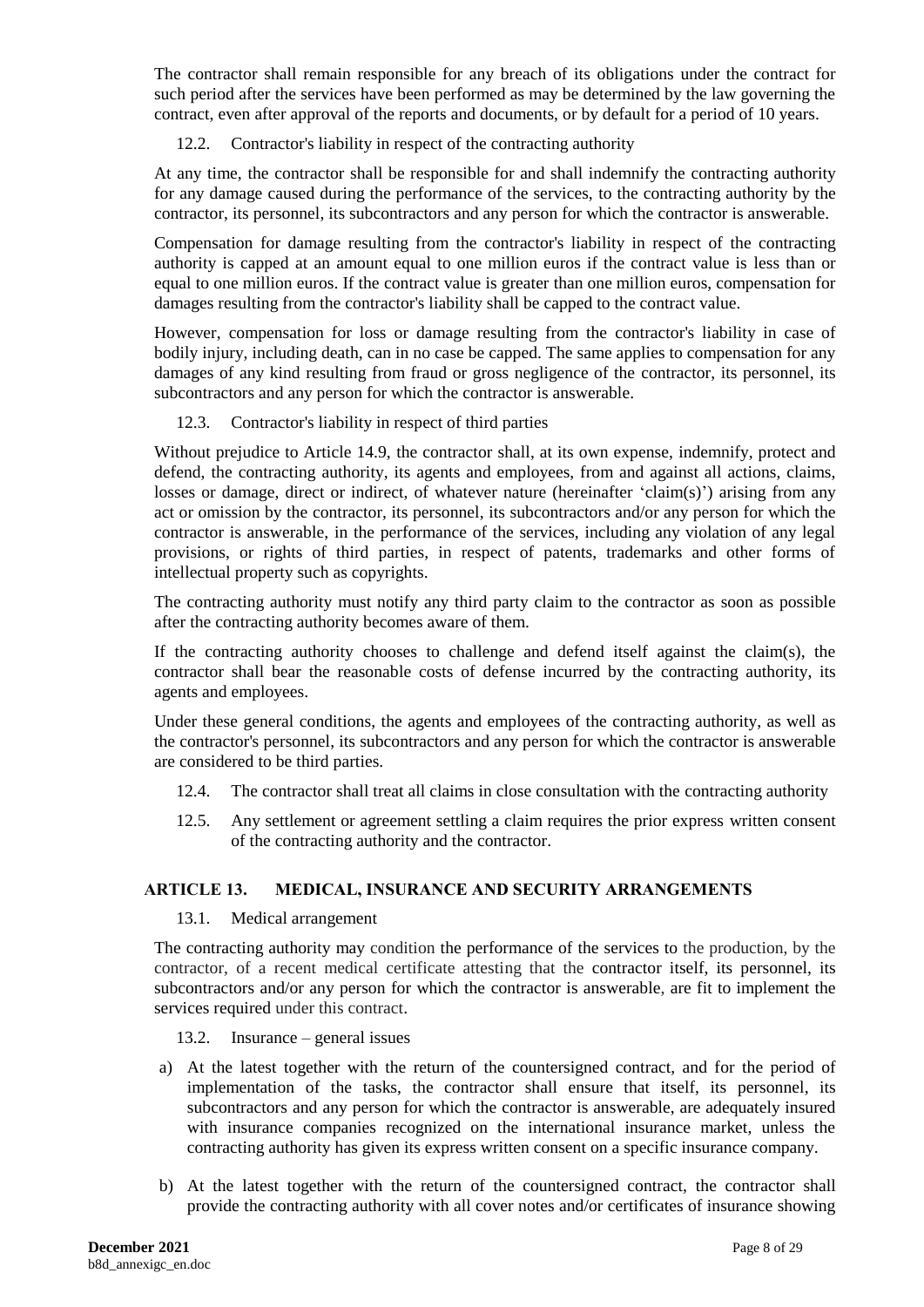that the contractor's obligations relating to insurance are fully respected. The contractor shall submit without delay, whenever the contracting authority or the project manager so requests, an updated version of the cover notes and/or certificates of insurance.

The contractor shall obtain from the insurers that they commit to personally and directly inform the contracting authority of any event likely to reduce, cancel or alter in any manner whatsoever, that coverage. The insurers shall deliver this information as quickly as possible, and in any event at least thirty (30) days before the reduction, cancellation or alteration of the cover is effective. The contracting authority reserves the right to indemnify the insurer in case the contractor fails to pay the premium, without prejudice to the contracting authority's right to recover the amount of the premium it paid, and to subsequently seek compensation for its possible resulting damage.

- c) Whenever possible, the contractor shall ensure that the subscribed insurance contracts contain a waiver of recourse in favour of the contracting authority, its agents and employees.
- d) The purchase of adequate insurances by the contractor shall in no case exempt it from its statutory and/or contractual liabilities.
- e) The contractor shall fully bear the consequences of a total or partial lack of coverage, and to the full discharge of the contracting authority.
- f) The contractor shall ensure that its personnel, its subcontractors and any person for whom the contractor is answerable comply with the same insurance requirements imposed to it under this contract. In case of default of insurance or inadequate insurance of its personnel, its subcontractors or any person for which the contractor is answerable, the contractor shall indemnify the contracting authority from all consequences resulting therefrom.
- g) Under its own responsibility and without prejudice to the obligation to take out all insurance covering its obligations under this contract, the contractor shall ensure that all compulsory insurances are subscribed in compliance with the laws and regulations in force in the country in which the services are to be performed. It shall also ensure that all possible statutory obligations applying to the coverage are complied with.
- h) The contracting authority shall not bear any liability for the assessment and adequacy of insurance policies taken out by the contractor with its contractual and/or statutory obligations.
- i) In any event, the contractor shall take out the insurance referred to below.
	- 13.3. Insurance Specific issues
- a) The contractor shall take out all insurance necessary to cover its liability, both with regard to its professional liability and its liability as provided under Article 12.
- b) The contractor shall ensure that itself, its personnel, its subcontractors and any person for which the contractor is answerable, are covered by an insurance policy covering, in addition to the possible intervention of any statutory insurance:
	- i. all medical expenses, including hospital expenses;
	- ii. the full cost of repatriation in case of illness, accident, or in the event of death by disease or accident;
	- iii. accidental death or permanent disability resulting from bodily injury incurred in connection with the contract.

In the absence of adequate insurance, the contracting authority may bear such costs to the benefit of the contractor itself, its personnel, its subcontractors and any person for which the contractor is answerable. This bearing of the costs by the contracting authority shall be subsidiary and may be claimed against the contractor, its subcontractors and any person who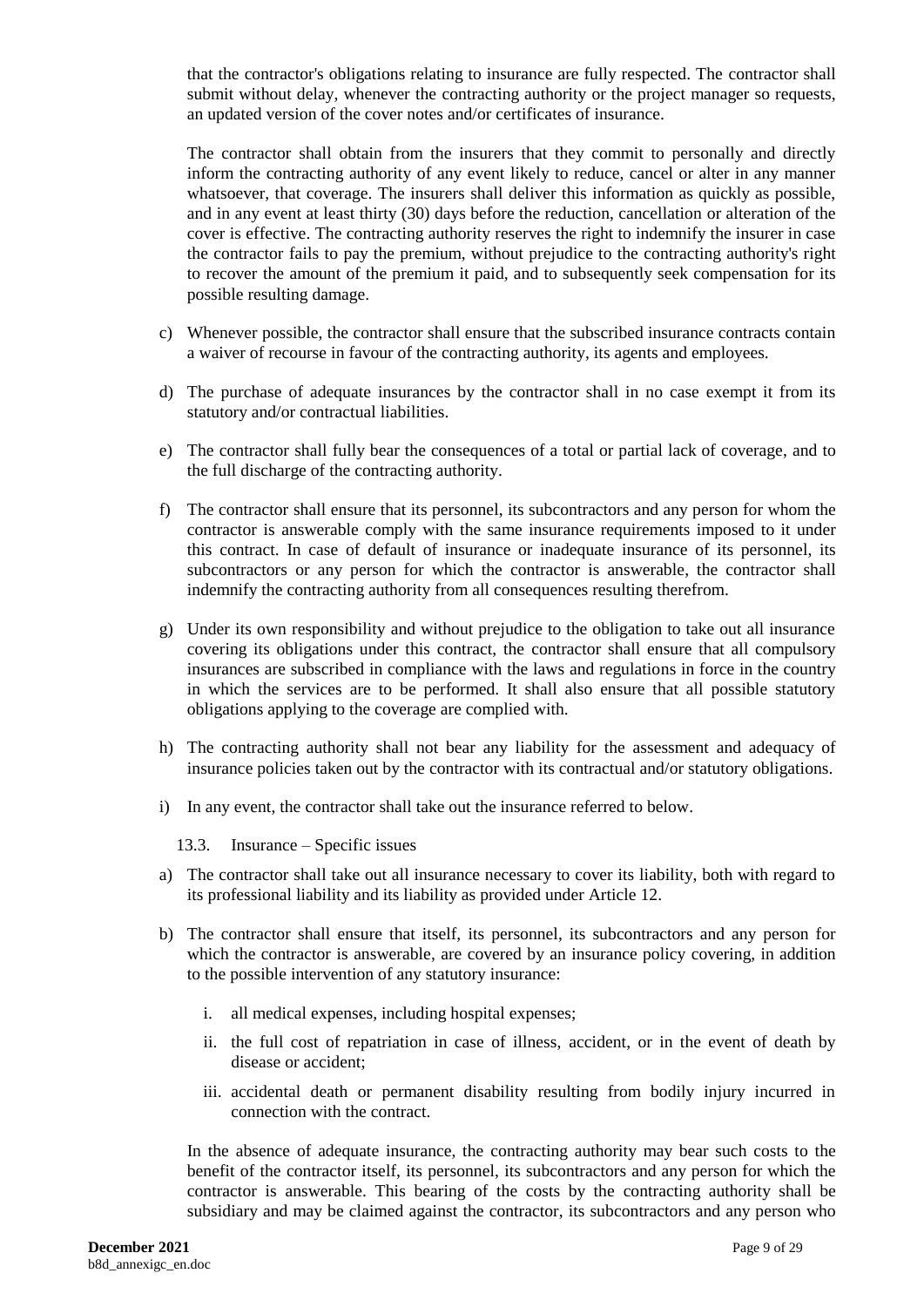should have taken out this insurance, without prejudice to the compensation of the contracting authority's possibly resulting damage.

- c) The contractor shall take out insurance policies providing coverage of the contractor itself, its personnel, its subcontractors and any person for which the contractor is answerable, in case of an accident at work or on the way to work. It shall ensure that its subcontractors do the same. It indemnifies the contracting authority against any claims that its employees or those of its subcontractors could have in this regard. For its permanent expatriate personnel, where appropriate, the contractor shall in addition comply with the laws and regulations applicable in the country of origin.
- d) The contractor shall also insure the personal effects of its employees, experts and their families located in the partner country against loss or damage.

#### 13.4. Security arrangements

The contractor shall put in place security measures for its employees, experts and their families located in the partner country, commensurate with the physical danger (possibly) facing them.

The contractor shall also be responsible for monitoring the level of physical risk to which its employees, experts and their families located in the partner country are exposed and for keeping the contracting authority informed of the situation. If the contracting authority or the contractor becomes aware of an imminent threat to the life or health of any of its employees, experts or their families, the contractor must take immediate emergency action to remove the individuals concerned to safety. If the contractor takes such action, he must communicate this immediately to the project manager and this may lead to suspension of the contract in accordance with Article 35.

### <span id="page-9-0"></span>**ARTICLE 14. INTELLECTUAL AND INDUSTRIAL PROPERTY RIGHTS**

- 14.1. A 'result' shall be any outcome of the implementation of the contract and provided as such by the contractor.
- 14.2. The ownership of all the results or rights thereon as listed in the tender specification and the tender attached to the contract, including copyright and other intellectual or industrial property rights, and all technological solutions and information embodied therein, obtained in performance of the contract, shall be irrevocably and fully vested to the contracting authority from the moment these results or rights are delivered to it and accepted by it. The contracting authority may use them as it sees fit and in particular may store, modify, translate, display, reproduce, publish or communicate by any medium, as well as, assign, transfer them as it sees fit. Where the contract implements a financing agreement and relates to any study, the partner country(ies) with whom this financing agreement was signed also enjoys all the rights conferred by this article on the contracting authority.
- 14.3. For the avoidance of doubt and where applicable, any such vesting of rights is also deemed to constitute an effective transfer of the rights from the contractor to the contracting authority.
- 14.4. The above vesting of rights in the contracting authority under this contract covers all territories worldwide and is valid for the whole duration of intellectual or industrial property rights protection, unless stipulated otherwise by the contracting authority and the contractor.
- 14.5. The contractor shall ensure that delivered results are free of rights or claims from third parties including in relation to pre-existing rights, for any use envisaged by the contracting authority. If the contracting authority so requires, the contractor shall provide exhaustive proof of ownership or rights to use all necessary rights, as well as, of all relevant agreements of the creator(s).
- 14.6. All reports and data such as maps, diagrams, drawings, specifications, plans, statistics, computations, databases format and data, software and any supporting records or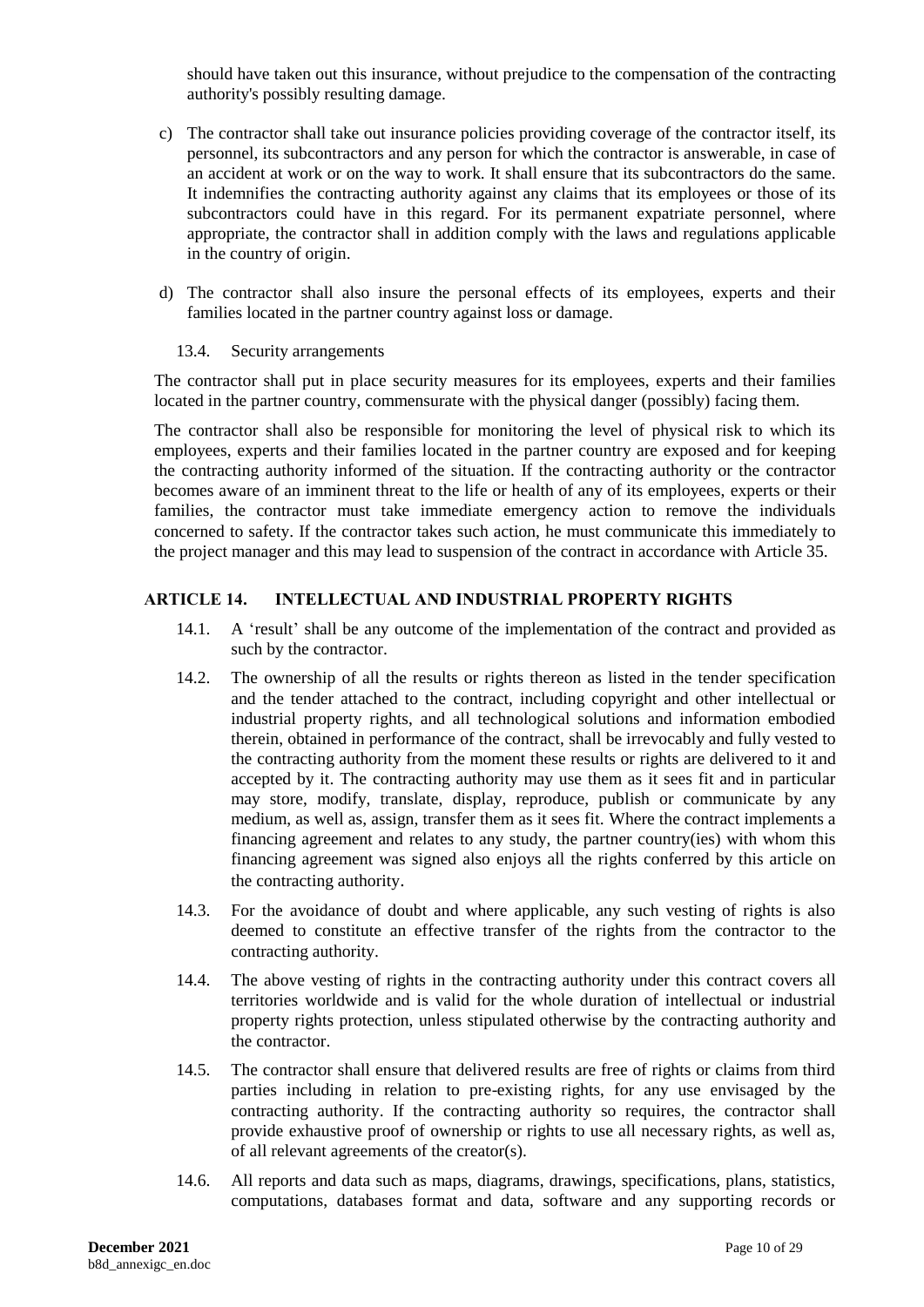materials acquired, compiled or prepared by the contractor in the performance of the contract, as well as, any outcome of the implementation of the contract, shall be the absolute property of the contracting authority unless otherwise specified. The contractor shall, upon completion of the contract, deliver all such documents and data to the contracting authority. The contractor must not retain copies of such documents and data and must not use them for purposes unrelated to the contract without the prior consent of the contracting authority.

- 14.7. The contractor shall not publish articles relating to the services or refer to them when carrying out any services for others, or divulge information obtained by the contractor in the course of the contract for purposes other than its performance, without the prior consent of the contracting authority.
- 14.8. By delivering the results, the contractor warrants that the above transfer of rights does not violate any law or infringe any rights of others and that it possesses the relevant rights or powers to execute the transfer. It also warrants that it has paid or has verified payment of all fees including fees to collecting societies, related to the final results.
- 14.9. The contractor shall indemnify and hold the contracting authority harmless for all damages and cost incurred due to any claim brought by any third party including creators and intermediaries for any alleged breach of any intellectual, industrial or other property right based on the contracting authority's use as specified in the contract of patents, licenses, drawings, designs, models, or brand or trade-marks, except where such infringement results from compliance with the design or specification provided by the contracting authority.

# **NATURE OF THE SERVICES**

## <span id="page-10-0"></span>**ARTICLE 15. THE SCOPE OF THE SERVICES**

- 15.1. The scope of the services is specified in Annex II and Annex III.
- 15.2. Where the contract is for an advisory function for the benefit of the contracting authority and/or project manager in respect of all the technical aspects of the project, which may arise out of its implementation, the contractor shall not have decisionmaking responsibility.
- 15.3. Where the contract is for management of the implementation of the project, the contractor shall assume all the duties of management inherent in supervising the implementation of a project, subject to the project manager's authority.
- 15.4. If the contractor is required to prepare a tender dossier, the dossier shall contain all documents necessary for consulting suitable contractors, manufacturers and suppliers, and for preparing tender procedures with a view to carrying out the works or providing the supplies or services covered by an invitation to tender. The contracting authority shall provide the contractor with the information necessary for drawing up the administrative part of the tender dossier.

# **ARTICLE 16. PERSONNEL**

- 16.1. For fee-based contracts, without prejudice to paragraph 4 of this Article, the contractor must inform the contracting authority of all personnel which the contractor intends to use for the implementation of the tasks, other than the key experts whose CVs are included in Annex IV. Annex II and/or Annex III shall specify the minimum level of training, qualifications and experience of the personnel and, where appropriate, the specialisation required. The contracting authority shall have the right to oppose the contractor's choice of personnel.
- 16.2. All those working on the project with the approval of the contracting authority shall commence their duties on the date or within the period laid down in Annex II and/or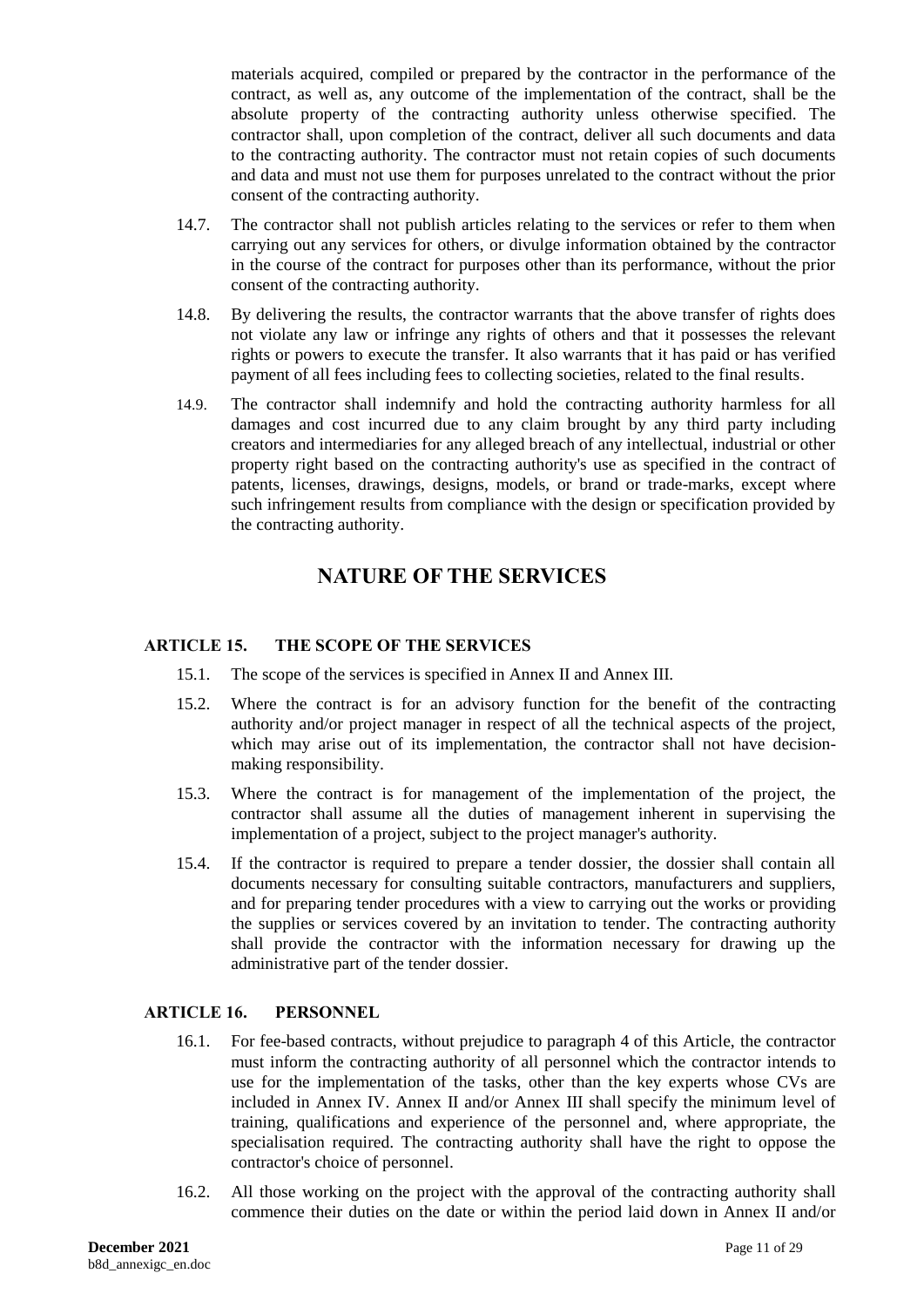Annex III, or, failing this, on the date or within the periods notified to the contractor by the contracting authority or the project manager.

- 16.3. Save as otherwise provided in the contract, those working on the contract shall reside close to their normal place of posting. Where part of the services is to be performed outside the partner country, the contractor shall keep the project manager informed of the names and qualifications of personnel assigned to that part of the services.
- 16.4. The contractor shall:
- (a) forward to the project manager within 30 days of the signature of the contract by both parties, the timetable proposed for placement of the personnel;
- (b) inform the project manager of the date of arrival and departure of each member of personnel;
- (c) submit to the project manager for its approval a timely request for the appointment of any non-key experts.
	- 16.5. The contractor shall provide its personnel with all financial and technical means needed to enable them to carry out their tasks described under this contract efficiently.
	- 16.6. Experts employed or contracted, directly or indirectly, by the contractor do not have any contractual relations with the contracting authority.

#### <span id="page-11-0"></span>**ARTICLE 17. REPLACEMENT OF PERSONNEL**

- 17.1. The contractor shall not make changes to the agreed personnel without the prior approval of the contracting authority. The contractor must on its own initiative propose a replacement in the following cases:
- (a) In the event of death, in the event of illness or in the event of accident of an agreed personnel;
- (b) If it becomes necessary to replace an agreed personnel for any other reasons beyond the contractor's control (e.g. resignation, etc.).
	- 17.2. In the course of performance, the contracting authority can order an agreed personnel to be replaced. This shall be done on the basis of a written and justified request to which the contractor and the agreed personnel have had the opportunity to provide observations.
	- 17.3. Where an agreed personnel must be replaced, the replacement must possess at least equivalent qualifications and experience, and the remuneration to be paid to the replacement cannot exceed that received by the agreed personnel who has been replaced. Where the contractor is unable to provide a replacement with equivalent qualifications and/or experience, the contracting authority may either decide to terminate the contract, if the proper performance of it is jeopardised, or, if it considers that this is not the case, accept the replacement, provided that the fees of the latter are renegotiated to reflect the appropriate remuneration level.
	- 17.4. Additional costs incurred by the replacement of an agreed personnel are the responsibility of the contractor. The contracting authority makes no payment for the period when the agreed personnel to be replaced is absent. The replacement of any agreed personnel, whose name is listed in Annex IV of the contract, must be proposed by the contractor within 15 calendar days from the first day of the agreed personnel's absence. If after this period the contractor fails to propose a replacement in accordance with Article 17.3 above, the contracting authority may apply liquidated damages up to 10% of the remaining fees of that expert to be replaced. The contracting authority must approve or reject the proposed replacement within 30 days.
	- 17.5. The partner country may be notified of the identity of the agreed personnel proposed to be added or replaced in the contract to obtain its approval. The partner country must not withhold its approval unless it submits duly substantiated and justified objections to the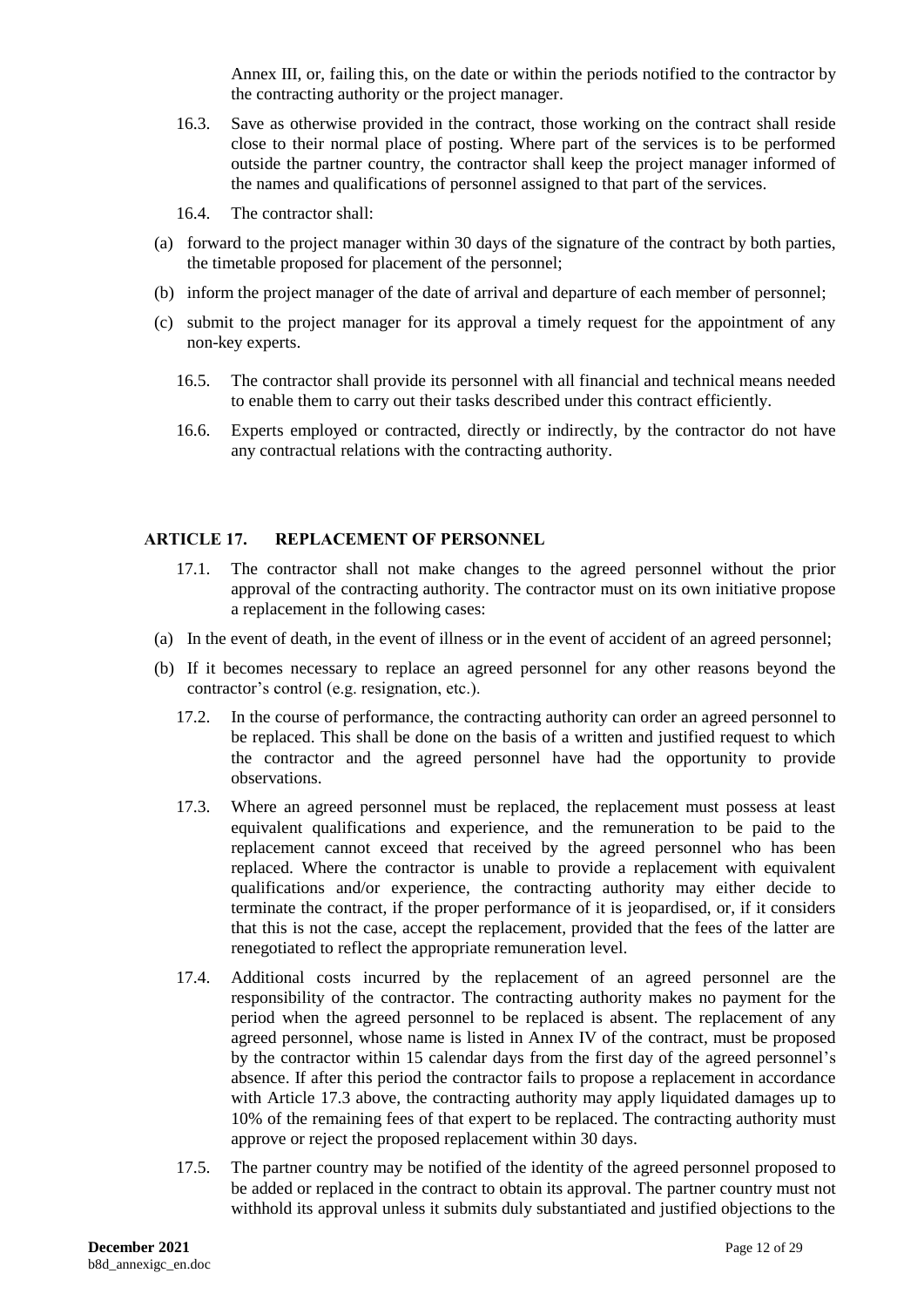proposed experts in writing to the contracting authority within 15 days of the date of the request for approval.

#### <span id="page-12-0"></span>**ARTICLE 18. TRAINEES**

- 18.1. If required in the terms of reference, the contractor shall provide training for the period of implementation of the tasks for trainees assigned to it by the contracting authority under the terms of the contract.
- 18.2. Instruction by the contractor of such trainees shall not confer on them the status of employees of the contractor. However, they must comply with the contractor's instructions, and with the provisions of article 8, as if they were employees of the contractor. The contractor may on reasoned request in writing obtain the replacement of any trainee whose work or conduct is unsatisfactory.
- 18.3. Unless otherwise provided in the contract, allowance for trainees covering notably travel, accommodation and all other expenses incurred by the trainees shall be borne by the contracting authority.
- 18.4. The contractor shall report at quarterly intervals to the contracting authority on the training assignment. Immediately prior to the end of the period of implementation of the tasks, the contractor shall draw up a report on the result of the training and an assessment of the qualifications obtained by the trainees with a view to their future employment. The form of such reports and the procedure for presenting them shall be as laid down in the terms of reference.

# **PERFORMANCE OF THE CONTRACT**

#### <span id="page-12-1"></span>**ARTICLE 19. IMPLEMENTATION OF THE TASKS AND DELAYS**

- 19.1. The special conditions fix the date on which implementation of the tasks is to commence.
- 19.2. The period of implementation of tasks shall commence on the date fixed in accordance with Article 19.1 and shall be as laid down in the special conditions, without prejudice to extensions of the period which may be granted.
- 19.3. If the contractor fails to perform the services within the period of implementation of the tasks specified in the contract, the contracting authority shall, without formal notice and without prejudice to its other remedies under the contract, be entitled to liquidated damages for every day which shall elapse between the end of the period of implementation of the tasks specified in the contract and the actual date of completion of these tasks.
- 19.4. The daily rate for liquidated damages is calculated by dividing the contract value by the number of days of the period of implementation of the tasks, up to a maximum of 15% of the total value of the contract.
- 19.5. If the contracting authority has become entitled to claim 15% of the contract value, it may, after giving notice to the contractor:
- (a) terminate the contract, and;
- (b) enter into a contract with a third party to complete the services, at the contractor's cost.

#### <span id="page-12-2"></span>**ARTICLE 20. AMENDMENT TO THE CONTRACT**

20.1. Any amendment to the contract affecting its object or scope, such as amendment to the total contract amount, replacement of an agreed personnel whose curriculum vitae is part of the contract and change of the period of implementation shall be formalised by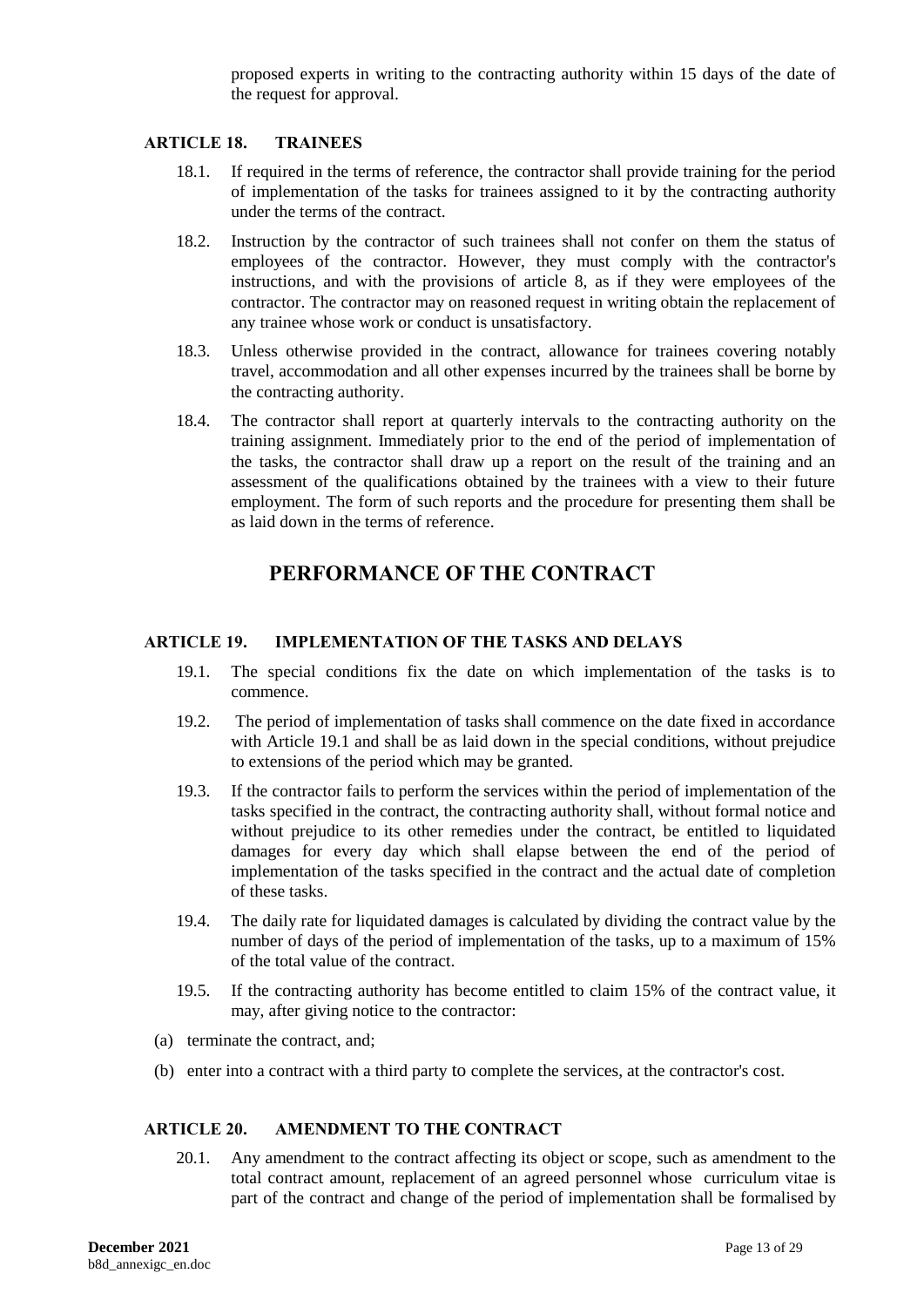means of an addendum. Both parties may request an addendum for amendment to the contract according to the following principles:

- (a) An addendum for amendment may be requested only during the period of execution of the contract;
- (b) Any request for an addendum shall be submitted in writing to the other party at least thirty days before the date on which the intended addendum is required to enter into force. In case of special circumstances duly substantiated by the contractor, the contracting authority may accept a different notice period.

The requested party shall notify the requesting party of its decision concerning the request within 30 days from its receipt. There is no automatic amendment without written confirmation by the requested party.

- 20.2. Additionally, the project manager has the power to issue administrative orders requesting an amendment to the contract not affecting its object or scope, including on request of the contractor, according to the following principles:
- a) The requested contract amendment may take the form of additions, omissions, substitutions, changes in quality, quantity, specified sequence, method or timetable of implementation of the services;
- b) Prior to the issuance of any administrative order, the project manager shall notify the contractor of the nature and the form of the proposed amendment.

The contractor shall then, without delay, submit to the project manager a written proposal containing:

- (i) all measures required to comply with the requested amendment,
- (ii) an updated timetable for implementation of the tasks, and,
- (iii) if necessary, a proposed financial adjustment to the contract, using the contractual fee rates when the tasks are similar. When the tasks are not similar, the contractual fee rates shall be applied when reasonable.

Following receipt of the contractor's proposal, the project manager shall decide as soon as possible whether or not the amendment shall be carried out.

If the project manager decides that the amendment shall be carried out, it shall notify the contractor through an administrative order stating that the contractor shall carry out the amendment at the prices and under the conditions given in the contractor's proposal or as modified by the project manager in agreement with the contractor.

- c) On receipt of the administrative order, the contractor shall carry out the amendments detailed in that administrative order as if such amendments were stated in the contract.
- d) For fee-based contracts, administrative orders that have an impact on the contractual budget are limited to transfers within the fees, or transfers from the fees to the incidental expenditures, within the limits of Article 20.3.
- e) For global price contracts, administrative orders cannot have an impact on the contractual budget.
	- 20.3. No amendment either by means of addendum or through administrative order shall lead to decreasing the amount within the contractual budget allocated to expenditure verification, or change the award conditions prevailing at the time the contract was awarded.
	- 20.4. Any amendment carried out by the contractor without an administrative order or without an addendum to the contract is not allowed and made at the contractor's own financial risk.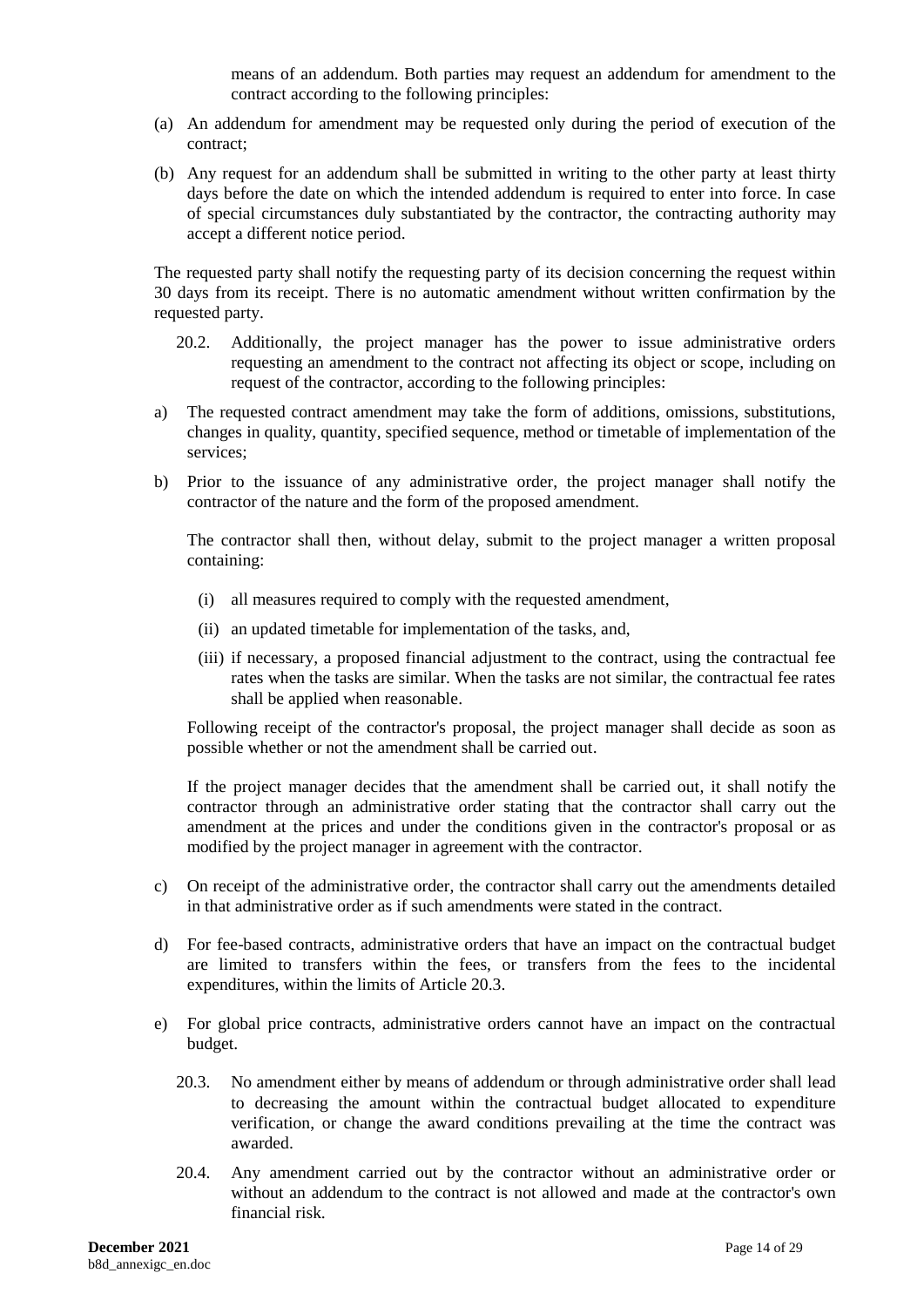- 20.5. Where an amendment is required by a default or breach of contract by the contractor, any additional cost attributable to such amendment shall be borne by the contractor.
- 20.6. The contractor shall notify the contracting authority of any change of address and bank account using the form in Annex VI to notify any change in its bank account. The contracting authority shall have the right to oppose the contractor's change of bank account. The contractor shall notify the contracting authority of any change of auditor, which the contracting authority needs to approve.

#### <span id="page-14-0"></span>**ARTICLE 21. WORKING HOURS**

21.1. The days and hours of work of the contractor or the contractor's personnel shall respect the laws, regulations and customs of the country where the services have to be rendered and the requirements of the services.

#### <span id="page-14-1"></span>**ARTICLE 22. LEAVE ENTITLEMENT**

- 22.1. For fee-based contracts, the annual leave to be taken during the period of implementation of the tasks shall be at a time approved by the project manager.
- 22.2. For fee-based contracts, the fee rates are deemed to take into account the annual leave of up to 2 months for the contractor's personnel during the period of implementation of the tasks. Consequently, days taken as annual leave shall not be considered to be working days.
- 22.3. The contractor shall only be paid for the days actually worked. Any cost related to sick or casual leave shall be covered by the contractor. The contractor shall inform the project manager of any impact of such leave on the period of implementation of the tasks.

#### <span id="page-14-2"></span>**ARTICLE 23. INFORMATION**

- 23.1. The contractor shall provide any information relating to the services and the project to the project manager, the European Commission, the European Court of Auditors or any person authorised by the contracting authority.
- 23.2. The contractor shall allow the project manager or any person authorised by the contracting authority or the contracting authority itself to inspect or audit the records and accounts relating to the services and to make copies thereof both during and after provision of the services.

#### <span id="page-14-3"></span>**ARTICLE 24. RECORDS**

- 24.1. The contractor shall keep full accurate and systematic records and accounts in respect of the services in such form and detail as is sufficient to establish accurately that the number of working days and the actual incidental expenditure identified in the contractor's invoice(s) have been duly incurred for the performance of the services.
- <span id="page-14-4"></span>24.2. For fee-based contracts, timesheets recording the days or hours worked by the contractor's personnel shall be maintained by the contractor. The timesheets filled in by the experts shall be confirmed on a monthly basis by the contractor and shall be approved by the project manager or any person authorised by the contracting authority or the contracting authority itself. The amounts invoiced by the contractor must correspond to these timesheets. Time spent travelling exclusively and necessarily for the purpose of the implementation of the contract, by the most direct route, may be included in the numbers of days or hours, as appropriate, recorded in these timesheets. Travel undertaken by the expert for mobilisation and demobilisation as well as for leave purposes shall not be considered as working days. A minimum of 7 hours worked are deemed to be equivalent to one day worked. For all experts, their time input shall be rounded to the nearest whole number of days worked for the purposes of invoicing.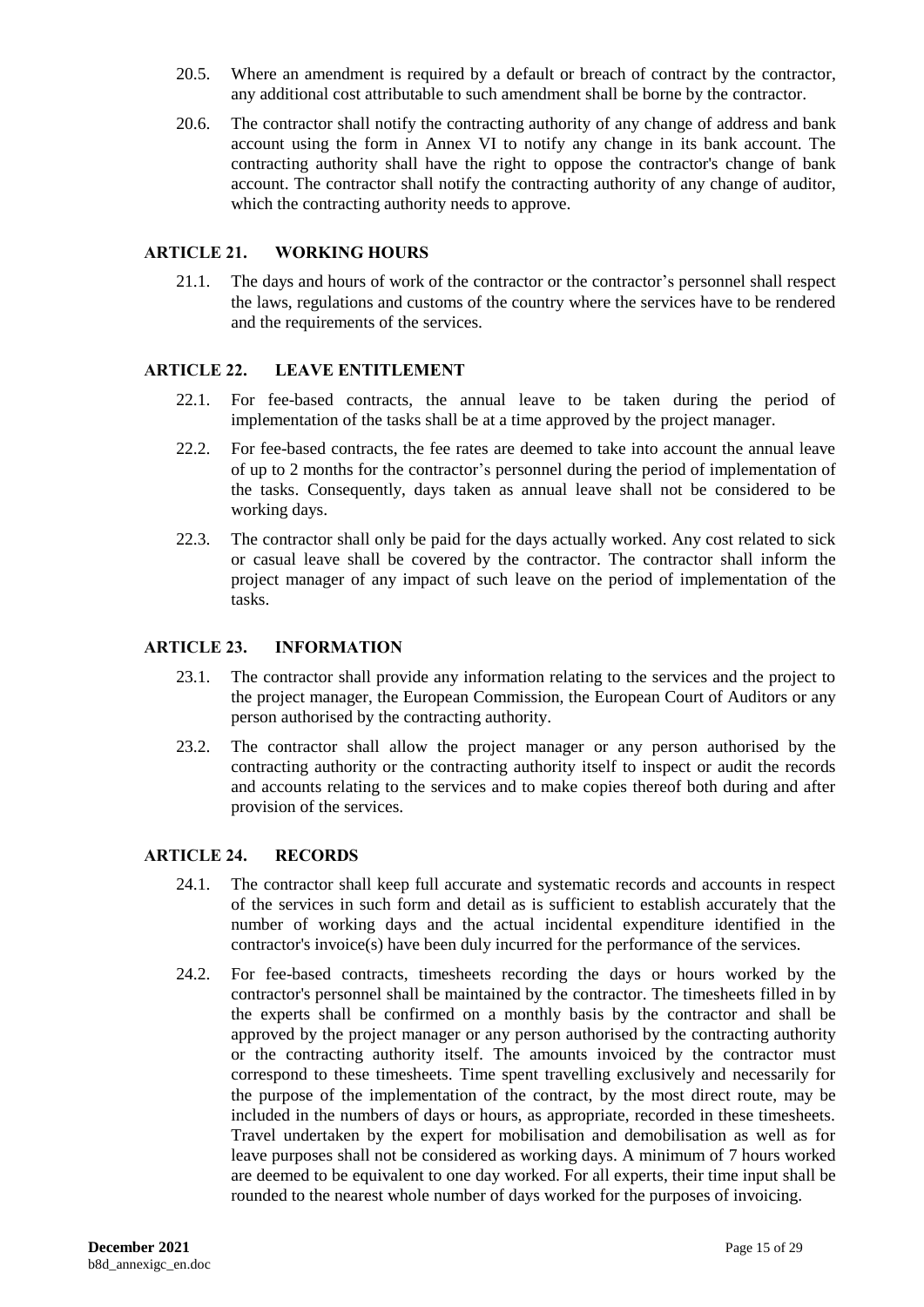24.3. Any records must be kept for a seven year period after the final payment made under the contract. These documents comprise any documentation concerning income and expenditure and any inventory, necessary for the checking of supporting documents, including timesheets, plane and transport tickets, pay slips for the remuneration paid to the experts and invoices or receipts for incidental expenditure. In case of failure to maintain such records the contracting authority may, without formal notice thereof, apply as of right the sanction for breach of contract provided for in Articles 34 and 36.

#### <span id="page-15-0"></span>**ARTICLE 25. VERIFICATIONS, CHECKS AND AUDITS BY EUROPEAN UNION BODIES**

- 25.1. The contractor shall allow the European Commission, the European Anti-Fraud Office, the European Public Prosecutor's Office and the European Court of Auditors to verify, by examining the documents and to make copies thereof or by means of on-the-spot checks, including checks of documents (original or copies), the implementation of the contract. In order to carry out these verifications and audits, European Union bodies mentioned above shall be allowed to conduct a full audit, if necessary, on the basis of supporting documents for the accounts, accounting documents and any other document relevant to the financing of the contract. The contractor shall ensure that on-the-spot accesses is available at all reasonable times, notably at the contractor's offices, to its computer data, to its accounting data and to all the information needed to carry out the audits, including information on individual salaries of persons involved in the contract. The contractor shall ensure that the information is readily available at the moment of the audit and, if so requested, that data be handed over in an appropriate form. These inspections may take place up to seven years after the final payment.
- 25.2. Furthermore, the contractor shall allow the European Anti-Fraud Office to carry out checks and verification on the spot in accordance with the procedures set out in the European Union legislation for the protection of the financial interests of the European Union against fraud and other irregularities.
- 25.3. To this end, the contractor undertakes to give appropriate access to staff or agents of the European Commission, of the European Anti-Fraud Office, of the European Public Prosecutor's Office and of the European Court of Auditors to the sites and locations at which the contract is carried out, including its information systems, as well as all documents and databases concerning the technical and financial management of the project and to take all steps to facilitate their work. Access given to agents of the European Commission, European Anti-Fraud Office, the European Public Prosecutor's Office and the European Court of Auditors shall be on the basis of confidentiality with respect to third parties, without prejudice to the obligations of public law to which they are subject. Documents shall be easily accessible and filed so as to facilitate their examination. The contractor shall inform the contracting authority of their precise location.
- 25.4. The contractor guarantees that the rights of the European Commission, of the European Anti-Fraud Office, the European Public Prosecutor's Office and of the European Court of Auditors to carry out audits, checks and verification shall be equally applicable, under the same conditions and according to the same rules as those set out in this Article, to any subcontractor or any other party benefiting from EU budget/EDF funds.
- 25.5. Failure to comply with the obligations set forth in Article 25.1 to 25.4 constitutes a case of serious breach of contract.

# <span id="page-15-1"></span>**ARTICLE 26. INTERIM AND FINAL REPORTS**

26.1. Unless otherwise provided in the terms of reference, the contractor shall draw up interim reports and a final report during the period of implementation of the tasks. These reports shall consist of a narrative section and a financial section. The format of such reports is as notified to the contractor by the project manager during the period of implementation of the tasks.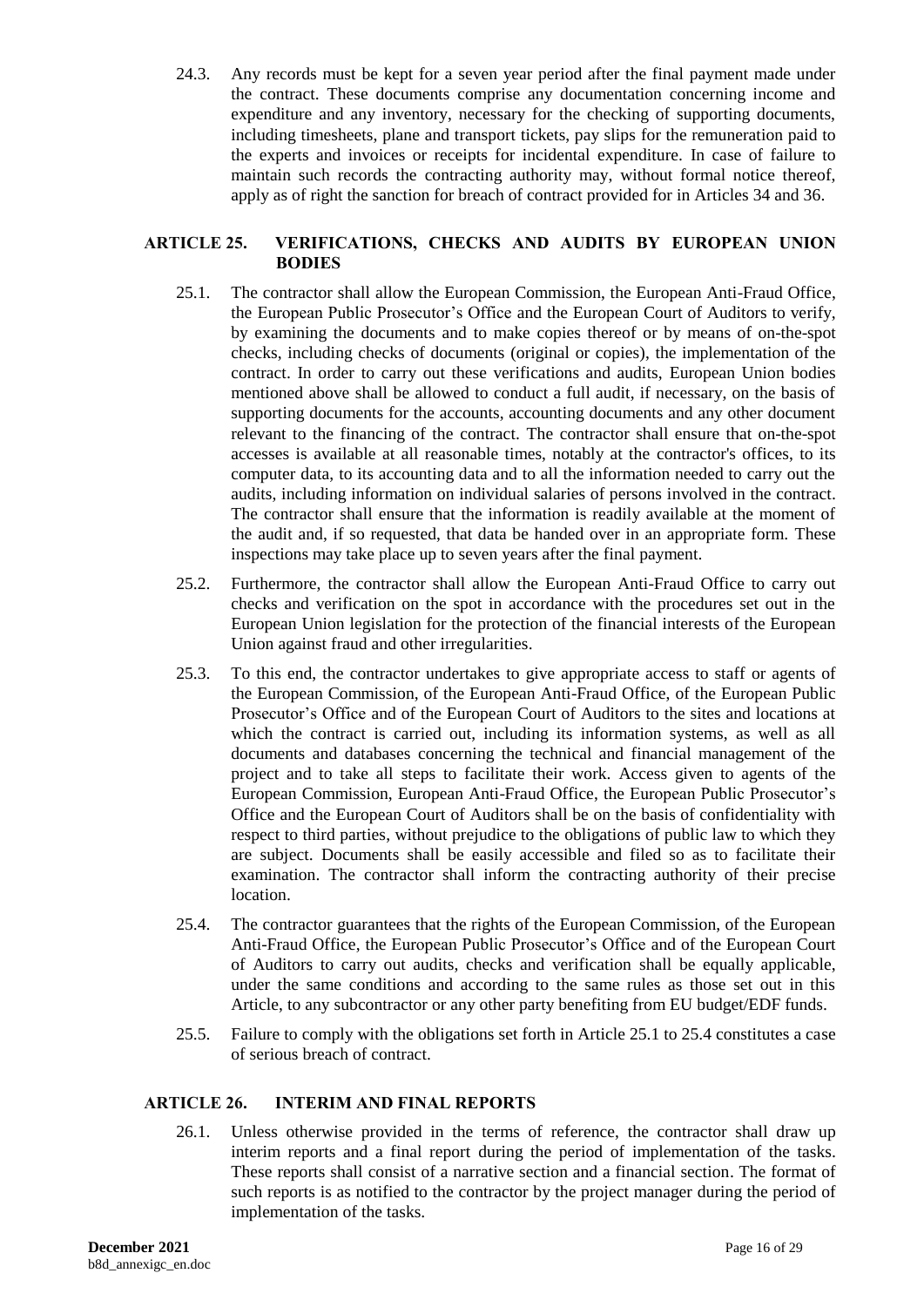- 26.2. All invoices must be accompanied by an interim or final report. All invoices for feebased contracts must also be accompanied by an up to date financial report and an invoice for the actual costs of the expenditure verification. The structure of the interim or final financial report shall be the same as that of the contractually approved budget (Annex V). This financial report shall indicate, at a minimum, the expenditure of the reporting period, the cumulative expenditure and the balance available.
- 26.3. Immediately prior to the end of the period of implementation of the tasks, the contractor shall draw up a final progress report together which must include, if appropriate, a critical study of any major problems which may have arisen during the performance of the contract.
- 26.4. This final progress report shall be forwarded to the project manager not later than 60 days after the end of the period of implementation of the tasks. Such report shall not bind the contracting authority.
- 26.5. Where the contract is performed in phases, the implementation of each phase shall give rise to the preparation of a final progress report by the contractor.
- 26.6. Interim and final progress reports are covered by the provisions of Article 14.

### <span id="page-16-0"></span>**ARTICLE 27. APPROVAL OF REPORTS AND DOCUMENTS**

- 27.1. The approval by the contracting authority of reports and documents drawn up and forwarded by the contractor shall certify that they comply with the terms of the contract.
- 27.2. Where a report or document is approved by the contracting authority subject to amendments to be made by the contractor, the contracting authority shall prescribe a period for making the amendments requested.
- 27.3. Where the final progress report is not approved, the dispute settlement procedure is automatically invoked.
- 27.4. Where the contract is performed in phases, the implementation of each phase shall be subject to the approval, by the contracting authority, of the preceding phase except where the phases are carried out concurrently.
- 27.5. The contracting authority's time limit for accepting reports or documents shall be considered included in the time limit for payments indicated in Article 29, unless otherwise specified in the special conditions.

# **PAYMENTS & DEBT RECOVERY**

#### <span id="page-16-1"></span>**ARTICLE 28. EXPENDITURE VERIFICATION**

- 28.1. No expenditure verification report is required for global price contracts.
- 28.2. Before payments are made for fee-based contracts, an external auditor must examine and verify the invoices and the financial reports sent by the contractor to the contracting authority. The auditor shall meet the requirements set out in the terms of reference for expenditure verification and shall be approved by the contracting authority.
- 28.3. The auditor must satisfy itself that relevant, reliable and sufficient evidence exists that:
- (a) the experts employed by the contractor for the contract have been working as evidenced on the contract (as corroborated by independent, third-party evidence, where available) for the number of days claimed in the contractor's invoices and in the financial reporting spreadsheet submitted with the interim progress reports; and
- (b) the amounts claimed as incidental expenditure have actually and necessarily been incurred by the contractor in accordance with the requirements of the terms of reference of the contract.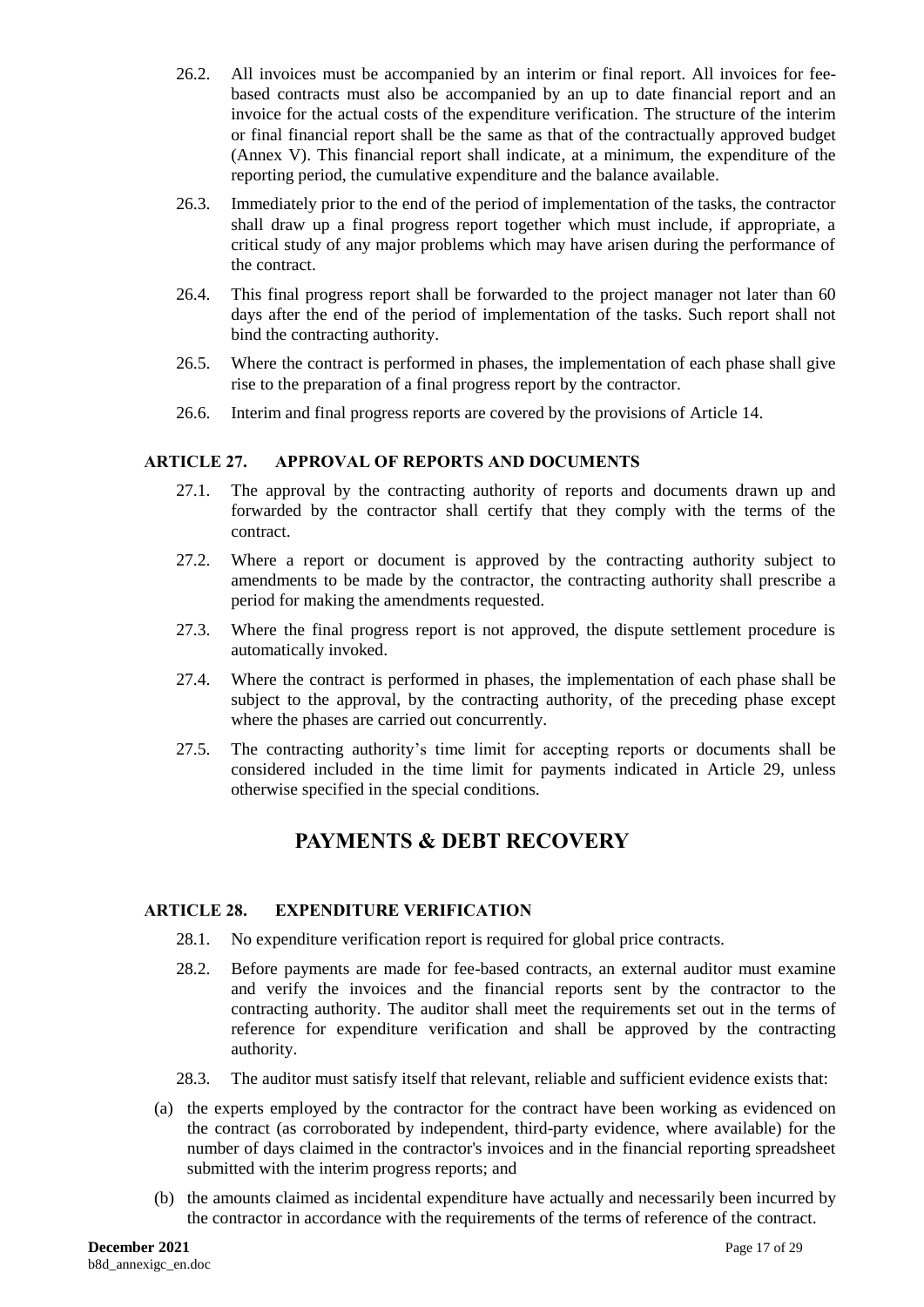On the basis of its verification, the auditor submits to the contractor an expenditure verification report in accordance with the model in Annex VII.

- 28.4. The contractor grants the auditor all access rights mentioned in Article 25.
- 28.5. The contracting authority reserves the right to require that the auditor be replaced if considerations, which were unknown when the contract was signed, cast doubt on the auditor's independence or professional standards.

#### <span id="page-17-0"></span>**ARTICLE 29. PAYMENT AND INTEREST ON LATE PAYMENT**

29.1. Payments will be made in accordance with one of the options below, as identified in the special conditions.

#### Option 1: Fee-based contract:

The contracting authority will make payments to the contractor in the following manner:

- 1. A first payment of pre-financing, if requested by the contractor, of an amount up to maximum 20% of the maximum contract value stated in point 2 of the contract, within 30 days of receipt by the contracting authority of an invoice, of the contract signed by both parties, and of a financial guarantee if requested, as defined in Article 30.
- 2. Six-monthly further interim payments, as indicated in the special conditions, within 60 days of the contracting authority receiving an invoice accompanied by an interim progress report and an expenditure verification report, subject to approval of those reports in accordance with Article 27. Such interim payments shall be of an amount equivalent to the costs incurred on the basis of the expenditure verification reports. When 80 % of the maximum contract value stated in point 2 of the contract has been paid (pre-financing and interim payments) the amounts due to the contractor shall be deducted from the pre-financing payment until it is completely reimbursed before any additional payment is made.
- 3. The invoices must be paid such that the sum of payments does not exceed 90% of the maximum contract value stated in point 2 of the contract; the 10% being the minimum final payment.
- 4. The balance of the final value of the contract after verification, subject to the maximum contract value stated in point 2 of the contract, after deduction of the amounts already paid, within 90 days of the contracting authority receiving a final invoice accompanied by the final progress report and a final expenditure verification report, subject to approval of those reports in accordance with Article 27.

#### Option 2: Global price contract:

If the contract is not divided between different outputs that the contracting authority can approve independently, or has a duration of less than two years, the contracting authority will make payments to the contractor in the following manner:

- 1. a pre-financing payment if requested by the contractor, of an amount up to 40% of the contract value stated in point 2 of the contract within 30 days of receipt by the contracting authority of an invoice, of the contract signed by both parties, and of a financial guarantee if requested, as defined in Article 30;
- 2. the balance of the contract value stated in point 2 of the contract within 90 days of the contracting authority receiving a final invoice accompanied by the final progress report, subject to approval of that report in accordance with Article 27.

If the contract has a duration of at least two years and if the budget is divided between different outputs that the contracting authority can approve independently, the contracting authority will make payments to the contractor in the following manner: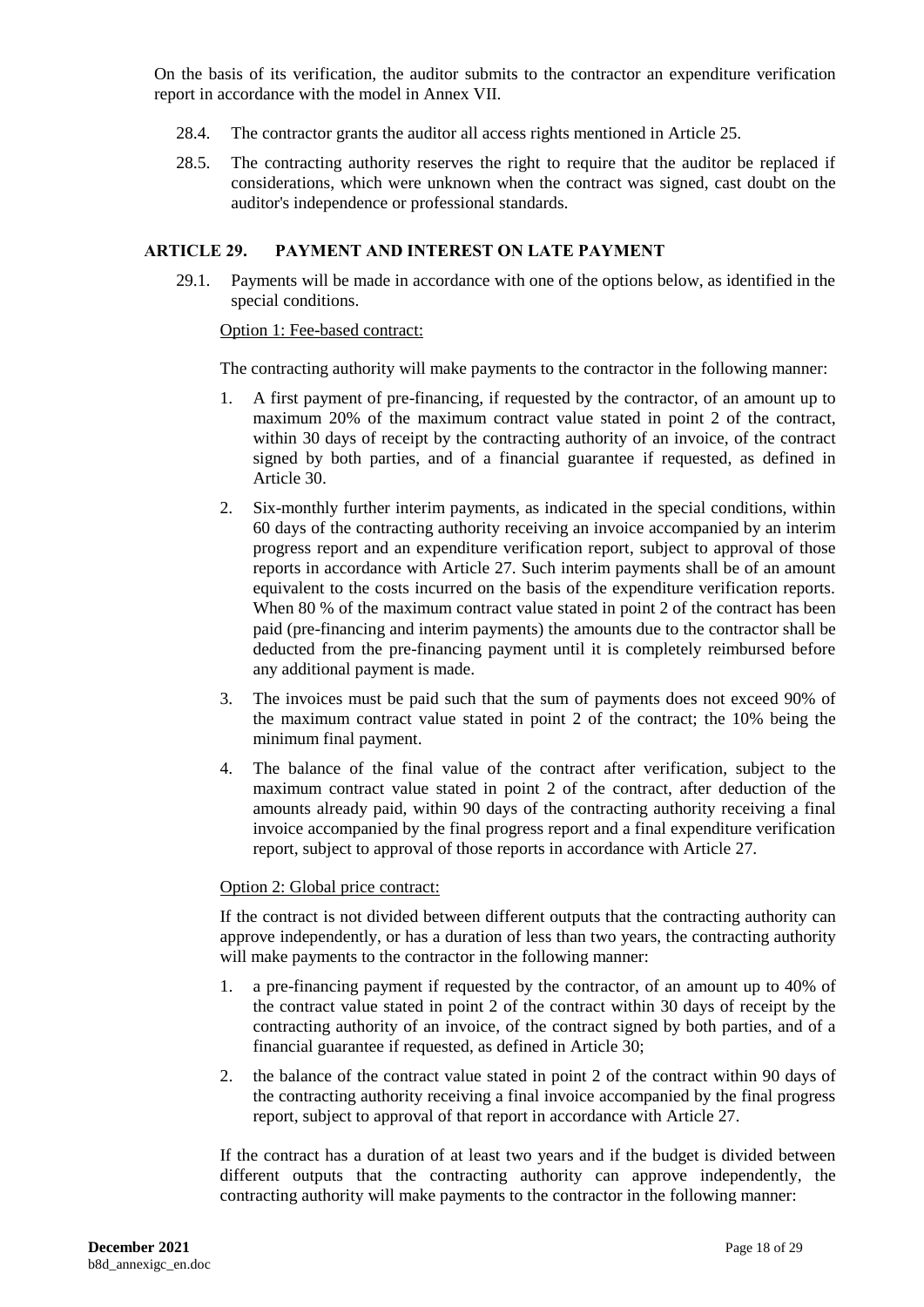- 1. a pre-financing payment if requested by the contractor, of an amount up to 40% of the contract value stated in point 2 of the contract within 30 days of receipt by the contracting authority of an invoice, of the contract signed by both parties, and of a financial guarantee if requested, as defined in Article 30;
- 2. one interim payment at the end of each 12 months of implementation of the contract, of an amount corresponding to the outputs delivered, within 60 days of the contracting authority receiving an invoice accompanied by an interim progress report, subject to approval of this report in accordance with Article 27;
- 3. The invoices must be paid such that the sum of payments does not exceed 90% of the maximum contract value stated in point 2 of the contract; the 10% being the minimum final payment.
- 4. the balance of the contract value stated in point 2 of the contract within 90 days of the contracting authority receiving a final invoice accompanied by the final progress report, subject to approval of that report in accordance with Article 27.
- 29.2. The date of payment shall be the date on which the paying account is debited. The invoice shall not be admissible if one or more essential requirements are not met. Without prejudice to Article [36.2,](#page-22-1) the contracting authority may halt the countdown towards this deadline for any part of the invoiced amount disputed by the project manager by notifying the contractor that part of the invoice is inadmissible, either because the amount in question is not due or because the relevant report cannot be approved and the contracting authority thinks it necessary to conduct further checks. In such cases, the contracting authority shall not unreasonably withhold any undisputed part of the invoiced amount but may request clarification, alteration or additional information, which shall be produced within 30 days of the request. The countdown towards the deadline shall resume on the date on which a correctly formulated invoice is received by the contracting authority. If part of the invoice is disputed, the undisputed amount of the invoice shall not be withheld and must be paid according to the payment schedule set in Article 29.1.
- 29.3. Once the deadline referred to above has expired, the contractor unless it is a government department or public body in an EU Member State - shall, within two months of receiving late payment, receive default interest:
- at the rate applied by the European Central Bank to its main refinancing transactions in euro, as published in the Official Journal of the European Union, C series, where payments are in euro,
- at the rediscount rate applied by the central bank of the country of the contracting authority if payments are in the currency of that country,

on the first day of the month in which the time-limit expired, plus eight percentage points. The interest be payable for the time elapses between the expiry of the payment deadline (exclusive) and the date on which the contracting authority's account is debited (inclusive).

By way of exception, when the interest calculated in accordance with the first subparagraph is lower than or equal to EUR 200, it shall be paid to the creditor only upon a demand submitted within two months of receiving late payment.

- 29.4. Payments due by the contracting authority shall be made into the bank account mentioned on the financial identification form completed by the contractor. A new financial identification form must be used to report any change of bank account and must be attached to the invoice.
- 29.5. Payments shall be made in euro or in the national currency as specified in the special conditions. The special conditions shall lay down the administrative or technical conditions governing payments of pre-financing, interim and/or final payments made in accordance with the general conditions. Where payment is in Euro, for the purposes of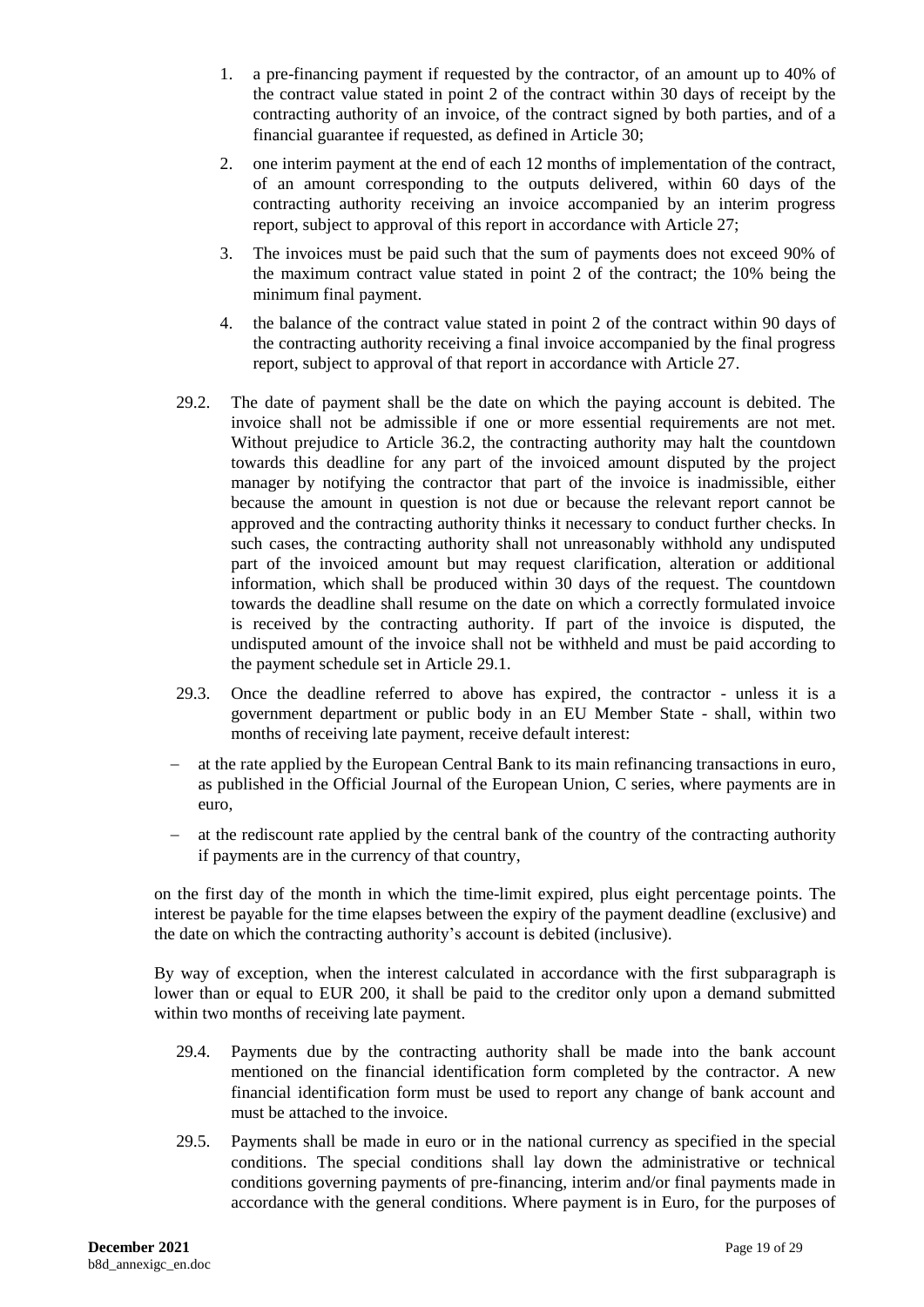the provision for incidental expenditure, actual expenditure shall be converted into Euro at the rate published on the Infor-Euro on the first working day of the month in which the invoice is dated. Where payment is in the national currency, it shall be converted into the national currency at the rate published on the Infor-Euro on the first working day of the month in which the payment is made.

- 29.6. For fee-based contracts, invoices shall be accompanied by copies of, or extracts from, the corresponding approved timesheets referred to in Article [24.2](#page-14-4) to verify the amount invoiced for the time input of the experts. A minimum of 7 hours worked are deemed to be equivalent to one day worked. For all experts, their time input must be rounded to the nearest whole number of days worked for the purposes of invoicing.
- 29.7. Payment of the final balance shall be subject to performance by the contractor of all its obligations relating to the implementation of all phases or parts of the services and to the approval by the contracting authority of the final phase or part of the services. Final payment shall be made only after the final progress report and a final statement, identified as such, shall have been submitted by the contractor and approved as satisfactory by the contracting authority.
- 29.8. The payment obligations of the European Commission under the contract shall cease at most 18 months after the end of the period of implementation of the tasks, unless the contract is terminated in accordance with these general conditions.
- 29.9. Prior to, or instead of, terminating the contract as provided for in Article 36, the contracting authority may suspend payments as a precautionary measure without prior notice. A payment may be suspended for the duration of an audit or an OLAF investigation.
- 29.10. Where the award procedure or the performance of the contract proves to have been subject to breach of obligations, irregularities or fraud attributable to the contractor, the contracting authority may in addition to the possibility to suspend the performance of the contract in accordance with Article 35.2 and terminate the contract as provided for in Article 36, suspend payments and/or recover amounts already paid, in proportion to the seriousness of the breach of obligations, irregularities or fraud. In addition to measures referred above, the contracting authority may reduce the contract value in proportion to the seriousness of the irregularities, fraud or of the breach of obligations, including where the activities concerned were not implemented or were implemented poorly, partially or late. The measures described in this paragraph may equally be adopted by the European Commission in pursuance of its administrative powers under the Financial Regulation (Regulation (EU, Euratom) 2018/1046 of the European Parliament and of the Council of 18 July 2018, OJ-L 193/30.07.2018, p.1).
- 29.11. If the contract is terminated for any reason whatsoever, the guarantee securing the prefinancing may be invoked forthwith in order to repay the balance of the pre-financing still owed by the contractor, and the guarantor shall not delay payment or raise objection for any reason whatever.

# <span id="page-19-0"></span>**ARTICLE 30. FINANCIAL GUARANTEE**

30.1. Unless otherwise provided for in the special conditions, the contractor shall provide a financial guarantee for the full amount of the pre-financing payment. The financial guarantee shall be in the format provided for in the contract and may be provided in the form of a bank guarantee, a banker's draft, a certified cheque, a bond provided by an insurance and/or bonding company, an irrevocable letter of credit or a cash deposit made with the contracting authority. If the financial guarantee is to be provided in the form of a bank guarantee, a banker's draft, a certified cheque or a bond, it shall be issued by a bank or bonding and/or insurance company approved by the contracting authority. This financial guarantee shall remain valid until it is released by the contracting authority in accordance with Article 30.5 or Article 30.6, as appropriate. Where the contractor is a public body the obligation for a financial guarantee may be waived depending on a risk assessment made.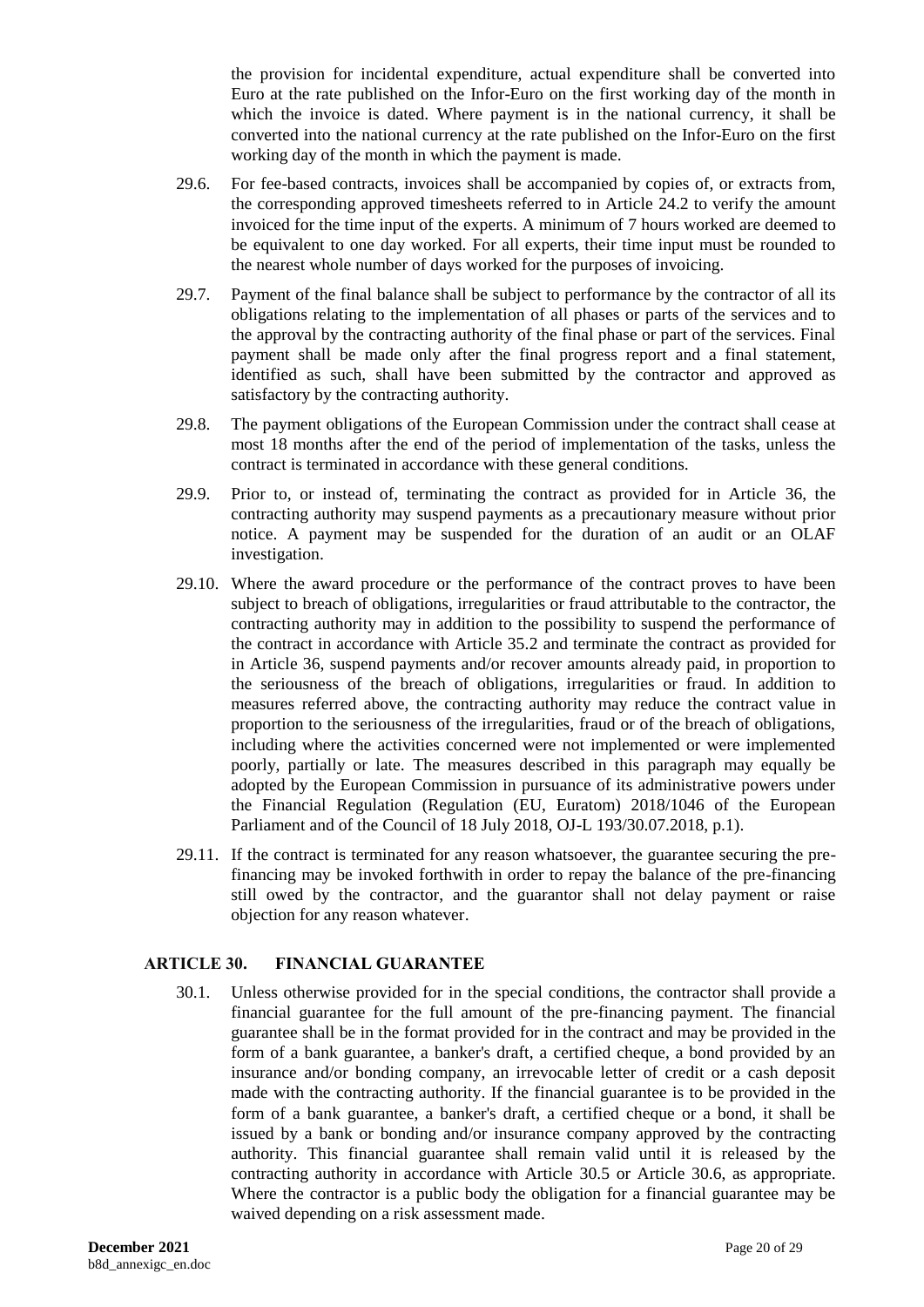- 30.2. The financial guarantee shall be provided on the letterhead of the financial institution using the template provided in Annex VI.
- 30.3. During the execution of the contract, if the natural or legal person providing the guarantee (i) is not able or willing to abide by its commitments, (ii) is not authorised to issue guarantees to contracting authorities, or (iii) appears not to be financially reliable, or the financial guarantee ceases to be valid, and the contractor fails to replace it, either a deduction equal to the amount of the pre-financing may be made by the contracting authority from future payments due to the contractor under the contract, or the contracting authority shall give formal notice to the contractor to provide a new guarantee on the same terms as the previous one. Should the contractor fail to provide a new guarantee, the contracting authority may terminate the contract.
- 30.4. If the contract is terminated for any reason whatsoever, the financial guarantee may be invoked forthwith in order to repay any balance still owed to the contracting authority by the contractor, and the guarantor shall not delay payment or raise objection for any reason whatsoever.
- 30.5. For fee-based contracts, the financial guarantee shall be released when the prefinancing is reimbursed in accordance with Article 29.1.
- 30.6. For global price contracts, (i) if the contract is not divided between different outputs that the contracting authority can approve independently, or has a duration of less than two years, the financial guarantee shall remain in force until the final payment has been made, and (ii) if the contract has a duration of at least two years and if the budget is divided between different outputs that the contracting authority can approve independently, the financial guarantee shall be released when the pre-financing is reimbursed in accordance with Article 29.1.

## <span id="page-20-0"></span>**ARTICLE 31. RECOVERY OF DEBTS FROM THE CONTRACTOR**

- 31.1. The contractor undertakes to repay any amounts paid in excess of the final amount due to the contracting authority before the deadline indicated in the debit note which is 45 days from the issuing of that note.
- 31.2. Should the contractor fail to make repayment within the above deadline; the contracting authority may (unless the contractor is a government department or public body of an EU Member State) increase the amounts due by adding interest:
- (a) at the rediscount rate applied by the central bank of the country of the contracting authority if payments are in the currency of that country,
- (b) at the rate applied by the European Central Bank to its main refinancing transactions in euro, as published in the Official Journal of the European Union, C series, where payments are in euro,

on the first day of the month in which the time-limit expired, plus eight percentage points. The default interest shall be incurred over the time which elapses between the date of the payment deadline, and the date on which the payment is actually made. Any partial payments shall first cover the interest thus established.

- 31.3. Amounts to be repaid to the contracting authority may be offset against amounts of any kind due to the contractor. This shall not affect the party's right to agree on payment in installments.
- 31.4. Bank charges arising from the repayment of amounts due to the contracting authority shall be borne entirely by the contractor.
- 31.5. Without prejudice to the prerogative of the contracting authority, if necessary, the European Union may as a donor proceed itself to the recovery by any means.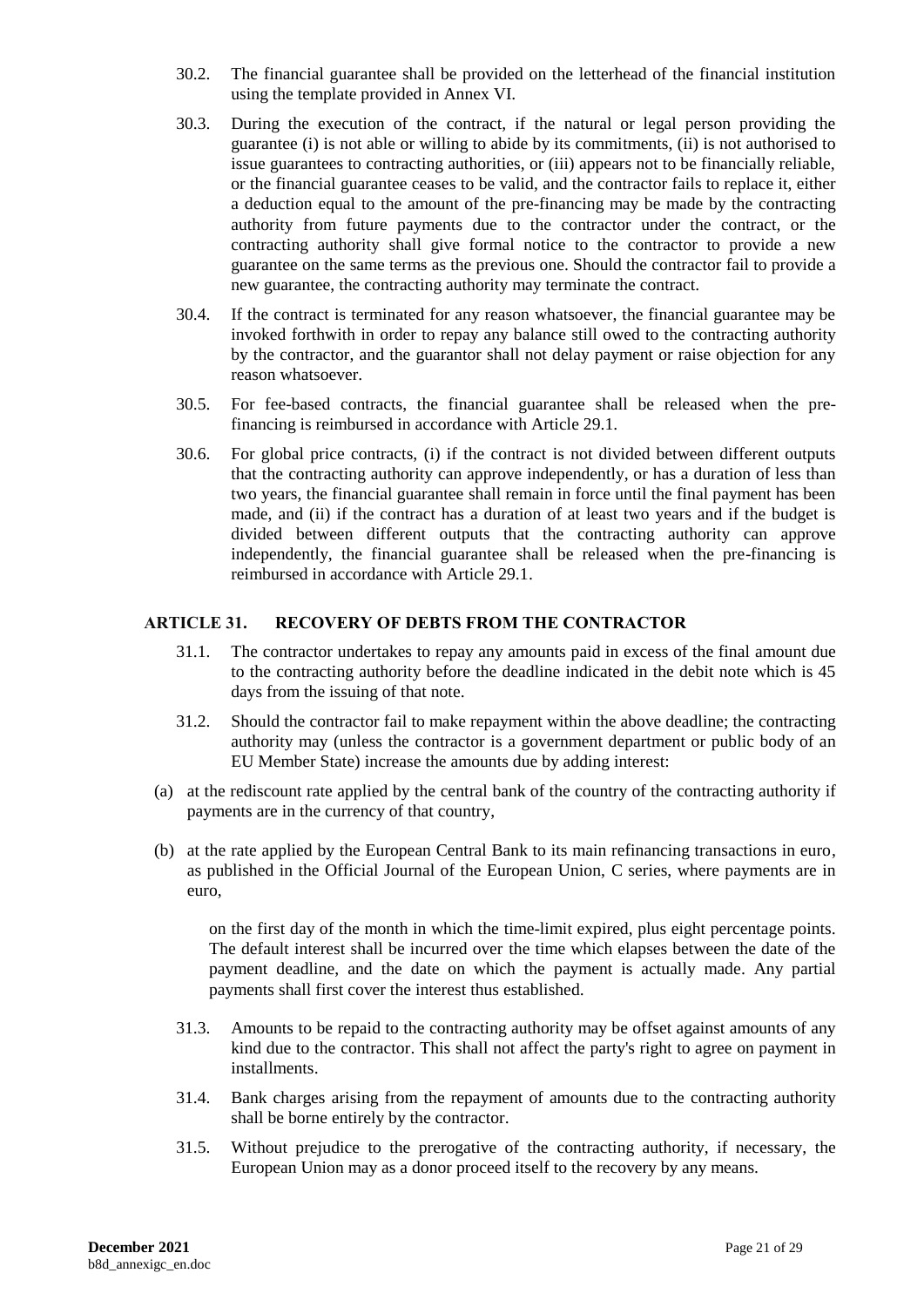#### <span id="page-21-0"></span>**ARTICLE 32. REVISION OF PRICES**

32.1. The contract shall be at fixed prices, which shall not be revised.

#### <span id="page-21-1"></span>**ARTICLE 33. PAYMENT TO THIRD PARTIES**

- 33.1. Orders for payments to third parties may be carried out only after an assignment made in accordance with Article 3. The assignment shall be notified to the contracting authority.
- 33.2. Notification of beneficiaries of the assignment shall be the sole responsibility of the contractor.
- 33.3. In the event of a legally binding attachment of the property of the contractor affecting payments due to it under the contract and without prejudice to the time limit laid down in Article 29, the contracting authority shall have 30 days, starting from the day when it receives notification of the definitive lifting of the obstacle to payment, to resume payments to the contractor.

# **BREACH OF CONTRACT, SUSPENSION AND TERMINATION**

#### <span id="page-21-2"></span>**ARTICLE 34. BREACH OF CONTRACT**

- 34.1. Either party commits a breach of contract where it fails to perform its obligations in accordance with the provisions of the contract.
- 34.2. Where a breach of contract occurs, the party injured by the breach is entitled to the following remedies:
- a) damages; and/or
- b) termination of the contract.

34.3. Damages may be either:

- a) general damages; or
- b) liquidated damages.
	- 34.4. Should the contractor fail to perform any of its obligations in accordance with the provisions of the contract, the contracting authority is without prejudice to its right under article 34.2, also entitled to the following remedies;
- a) suspension of payments; and/or
- b) reduction or recovery of payments in proportion to the failure's extent.
	- 34.5. Where the contracting authority is entitled to damages, it may deduct such damages from any sums due to the contractor or call on the appropriate guarantee.
	- 34.6. The contracting authority shall be entitled to compensation for any damage which comes to light after the contract is completed in accordance with the law governing the contract.

# <span id="page-21-3"></span>**ARTICLE 35. SUSPENSION OF THE CONTRACT**

- 35.1. The contractor shall, on the order of the contracting authority, suspend the execution of the contract or any part thereof for such time or times and in such manner as the contracting authority may consider necessary. The suspension shall take effect on the day the contractor receives the order or at a later date when the order so provides.
- 35.2. Suspension of the contract in the event of presumed breach of obligations or irregularities or fraud: The contract may be suspended in order to verify whether presumed breach of obligations or irregularities or fraud occurred during the award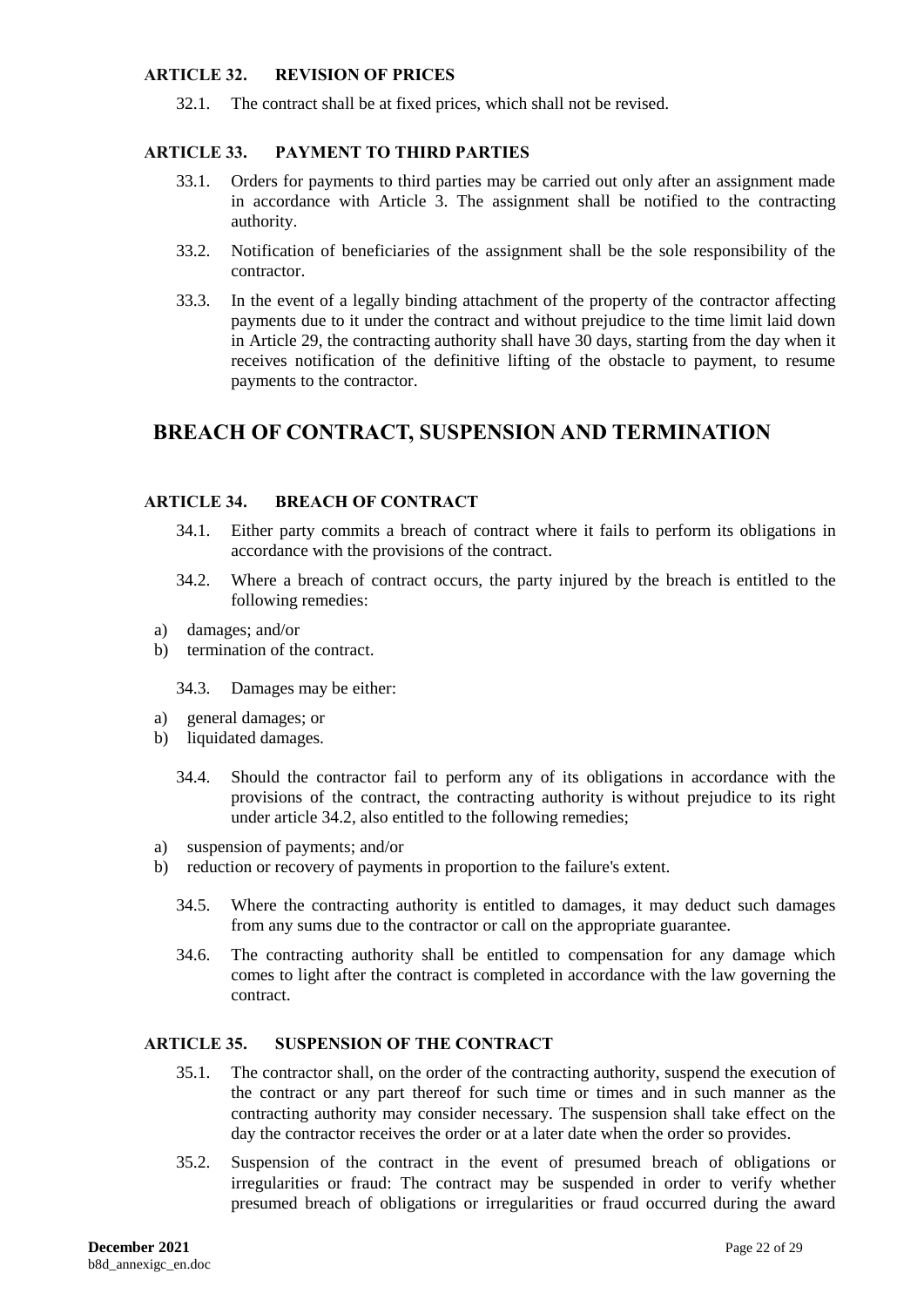procedure or the performance of the contract. If these are not confirmed, performance of the contract shall resume as soon as possible.

- 35.3. During the period of suspension, the contractor shall take such protective measures as may be necessary.
- 35.4. Additional expenses incurred in connection with such protective measures may be added to the contract price, unless:
- a) otherwise provided for in the contract; or
- b) such suspension is necessary by reason of some breach or default of the contractor; or
- c) the presumed breach of obligations or irregularities or fraud mentioned in article 35.2 are confirmed and attributable to the contractor.
	- 35.5. The contractor shall only be entitled to such additions to the contract price if it notifies the project manager, within 30 days after receipt of the order to suspend execution of the contract, of its intention to claim them.
	- 35.6. The contracting authority, after consulting the contractor, shall determine such additions to the contract price and/or extension of the period of performance to be granted to the contractor in respect of such claim as shall, in the opinion of the contracting authority be fair and reasonable.
	- 35.7. The contracting authority shall, as soon as possible, order the contractor to resume the contract suspended or inform the contractor that it terminates the contract. If the period of suspension exceeds 90 days and the suspension is not due to the contractor's breach or default, the contractor may, by notice to the contracting authority, request to proceed with the contract within 30 days, or terminate the contract.

### <span id="page-22-0"></span>**ARTICLE 36. TERMINATION BY THE CONTRACTING AUTHORITY**

- 36.1. The contracting authority may, at any time and with immediate effect, subject to Article 36.8, terminate the contract, except as provided for under Article 36.2.
- <span id="page-22-1"></span>36.2. Subject to any other provision of these general conditions the contracting authority may, by giving seven days' notice to the contractor, terminate the contract in any of the following cases where:
- (a) the contractor is in serious breach of contract for failure to perform its contractual obligations;
- (b) the contractor fails to comply within a reasonable time with the notice given by the project manager requiring it to make good the neglect or failure to perform its obligations under the contract which seriously affects the proper and timely performance of the services;
- (c) the contractor refuses or neglects to carry out any administrative orders given by the project manager;
- (d) the contractor assigns the contract or subcontracts without the authorisation of the contracting authority;
- (e) the contractor is bankrupt, subject to insolvency or winding up procedures, is having its assets administered by a liquidator or by the courts, has entered into an arrangement with creditors, has suspended business activities, or is in any analogous situation arising from a similar procedure provided for under any national law or regulations relevant to that contractor;
- (f) any organisational modification occurs involving a change in the legal personality, nature or control of the contractor, unless such modification is recorded in an addendum to the contract;
- (g) any other legal disability hindering performance of the contract occurs;
- (h) the contractor fails to provide the required guarantees or insurance, or the person providing the earlier guarantee or insurance is not able to abide by its commitments;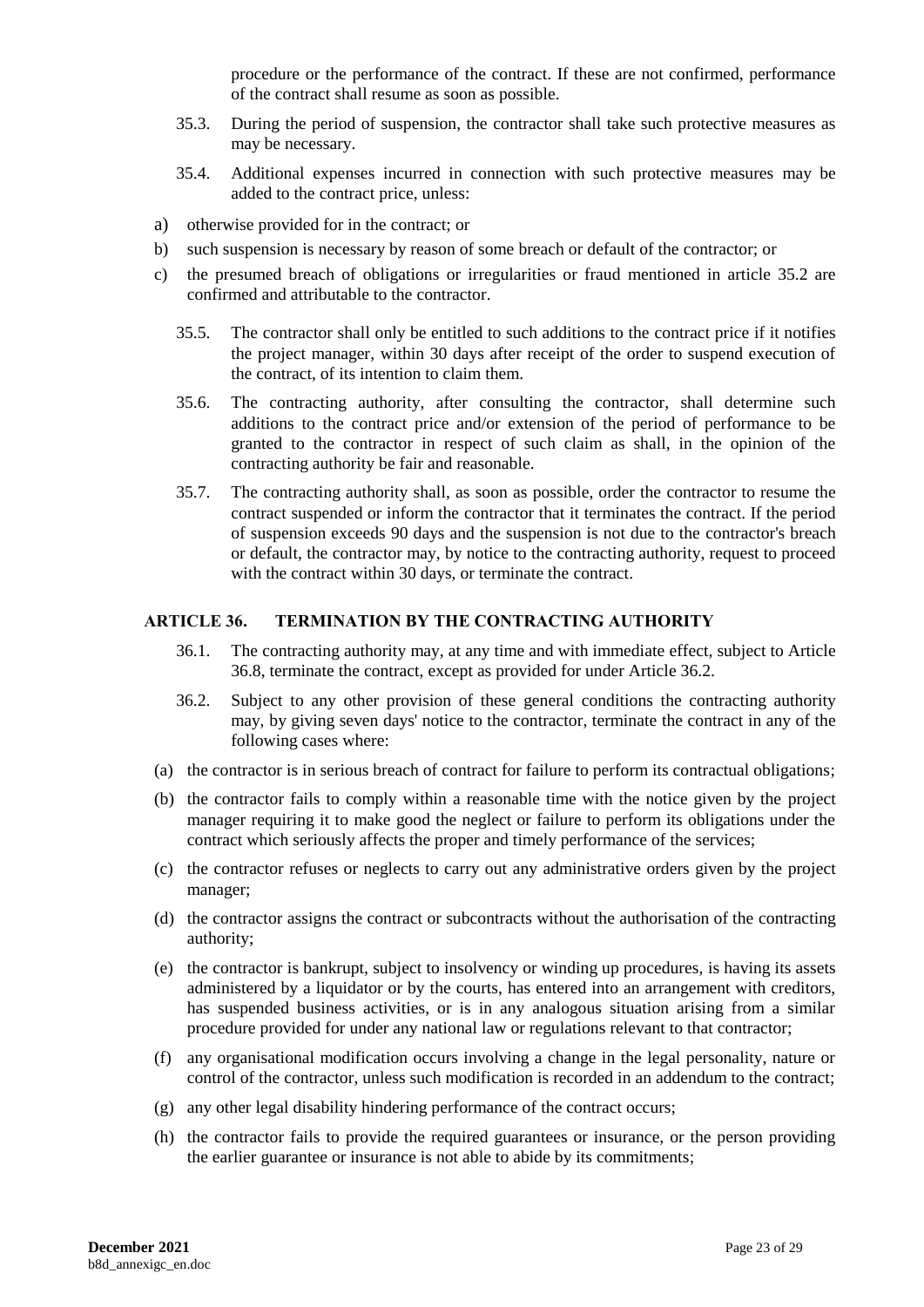- (i) the contractor has been guilty of grave professional misconduct or has committed an irregularity proven by any means which the contracting authority can justify, within the meaning of Article 10.1(a) (b);
- (j) it has been established by a final judgment or a final administrative decision or by proof in possession of the contracting authority that the contractor has been guilty of fraud, corruption, involvement in a criminal organisation, money laundering or terrorist financing, terrorist related offences, child labour or other forms of trafficking in human beings, circumventing fiscal, social or any other applicable legal obligations, including through the creation of an entity for this purpose.
- (k) the contractor, in the performance of another contract financed by the EU budget/EDF funds, has been declared to be in serious breach of contract, which has led to its early termination or the application of liquidated damages or other contractual penalties or which has been discovered following checks, audits or investigations by the European Commission, the contracting authority, OLAF or the Court of Auditors;
- (l) after the award of the contract, the award procedure or the performance of the contract proves to have been subject to breach of obligations, irregularities or fraud;
- (m) the award procedure or the performance of another contract financed by the EU budget/EDF funds proves to have been subject to breach of obligations, irregularities or fraud which are likely to affect the performance of the present contract;
- (n) the contractor fails to perform its obligation in accordance with Article 8 and Article 9;
- (o) the contractor is unable to provide a suitable replacement to an expert, the absence of which affects the proper performance of the contract.
- (p) the contractor is in breach of the data protection obligations resulting from Article 42 of these general conditions.

The cases of termination under points (e), (i), (j), (l), (m) and (n) may refer also to persons who are members of the administrative, management or supervisory body of the contractor and/or to persons having powers of representation, decision or control with regard to the contractor.

The cases of termination under points (a), (e), (f), (g), (i), (j), (k), (l), (m) and (n) may refer also to persons jointly and severally liable for the performance of the contract.

The cases under points  $(e)$ ,  $(i)$ ,  $(j)$ ,  $(k)$ ,  $(l)$ ,  $(m)$ ,  $(n)$  and  $(p)$  may refer also to subcontractors.

- 36.3. Termination shall be without prejudice to any other rights or powers under the contract of the contracting authority and the contractor. The contracting authority may, thereafter, complete the services itself, or conclude any other contract with a third party, at the contractor's own expense. The contractor's liability for delay in completion shall immediately cease when the contracting authority terminates the contract without prejudice to any liability thereunder that may already have arisen.
- 36.4. Upon termination of the contract or when it has received notice thereof, the contractor shall take immediate steps to bring the services to a close in a prompt and orderly manner and to reduce expenditure to a minimum.
- 36.5. The project manager shall, as soon as possible after termination, certify the value of the services and all sums due to the contractor as at the date of termination.
- 36.6. The contracting authority shall not be obliged to make any further payments to the contractor until the services are completed. After the services are completed, the contracting authority shall recover from the contractor the extra costs, if any, of completing the services, or shall pay any balance still due to the contractor.
- 36.7. If the contracting authority terminates the contract pursuant to Article 36.2, it shall, in addition to the extra costs for completion of the contract and without prejudice to its other remedies under the contract, be entitled to recover from the contractor any loss it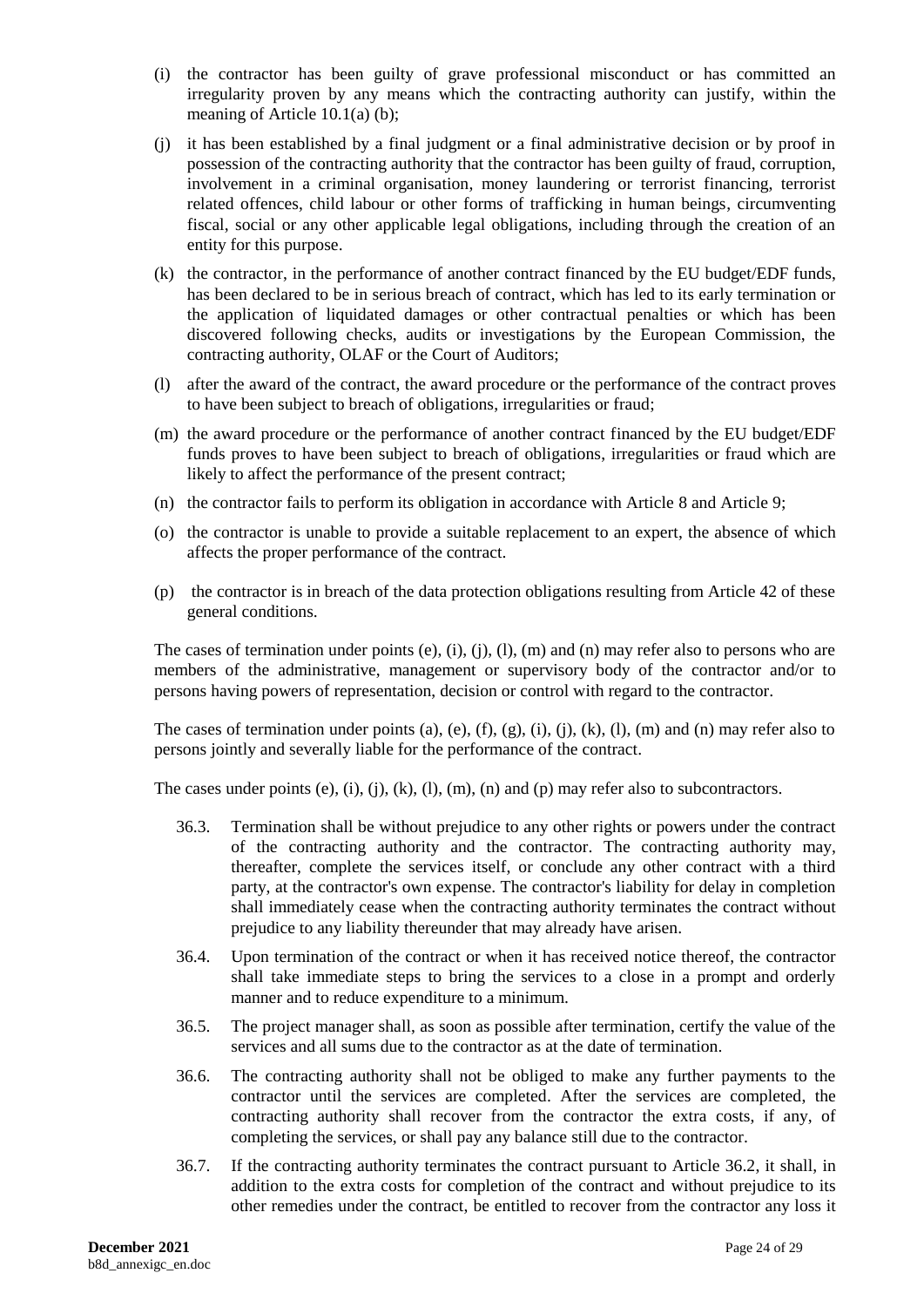has suffered up to the value of the services which have not been satisfactorily completed unless otherwise provided for in the special conditions.

- 36.8. Where the termination is not due to an act or omission of the contractor, force majeure or other circumstances beyond the control of the contracting authority, the contractor shall be entitled to claim in addition to sums owed to it for work already performed, an indemnity for loss suffered.
- 36.9. This contract shall be automatically terminated if it has not given rise to any payment in the two years following its signing by both parties.

### <span id="page-24-0"></span>**ARTICLE 37. TERMINATION BY THE CONTRACTOR**

- 37.1. The contractor may, after giving 14 days' notice to the contracting authority, terminate the contract if the contracting authority:
- a) fails for more than 120 days to pay the contractor the amounts due after the expiry of the time limit stated in Article 29; or
- b) consistently fails to meet its obligations after repeated reminders; or
- c) suspends the progress of the services or any part thereof for more than 90 days for reasons not specified in the contract, or not attributable to the contractor's breach or default.
	- 37.2. Such termination shall be without prejudice to any other rights of the contracting authority or the contractor acquired under the contract.
	- 37.3. In the event of such termination, the contracting authority shall pay the contractor for any loss or damage the contractor may have suffered. Such additional payment must not be such that the total payments exceed the amount specified in Article 2 of the contract.

#### <span id="page-24-1"></span>**ARTICLE 38. FORCE MAJEURE**

- 38.1. Neither party shall be considered to be in default or in breach of its obligations under the contract if the performance of such obligations is prevented by any circumstances of *force majeure*, which arise after the date of notification of award or the date when the contract becomes effective.
- 38.2. The term *force majeure*, as used herein covers any unforeseeable events, not within the control of either party and which by the exercise of due diligence neither party is able to overcome such as acts of God, strikes, lock-outs or other industrial disturbances, acts of the public enemy, wars whether declared or not, blockades, insurrection, riots, epidemics, landslides, earthquakes, storms, lightning, floods, washouts, civil disturbances, explosions, ... A decision of the European Union to suspend the cooperation with the partner country is considered to be a case of force majeure when it implies suspension of funding the contract.
- 38.3. Notwithstanding the provisions of Article 19 and Article 36, the contractor shall not be liable for liquidated damages or termination for breach or default if, and to the extent that, its delay in performance or other failure to perform its obligations under the contract is the result of an event of *force majeure*. The contracting authority shall similarly not be liable, notwithstanding the provisions of Article 29 and Article 37, for payment of interest on delayed payments, for non-performance or for termination by the contractor for breach or default, if, and to the extent that, the contracting authority's delay or other failure to perform its obligations is the result of *force majeure*.
- <span id="page-24-2"></span>38.4. If either party considers that any circumstances of force majeure have occurred which may affect performance of its obligations it shall promptly notify the other party and the project manager giving details of the nature, the probable duration and the likely effect of the circumstances. Unless otherwise directed by the project manager in writing, the contractor shall continue to perform its obligations under the contract as far as is reasonably practicable, and shall seek all reasonable alternative means for performance of its obligations, which are not prevented by the force majeure event. The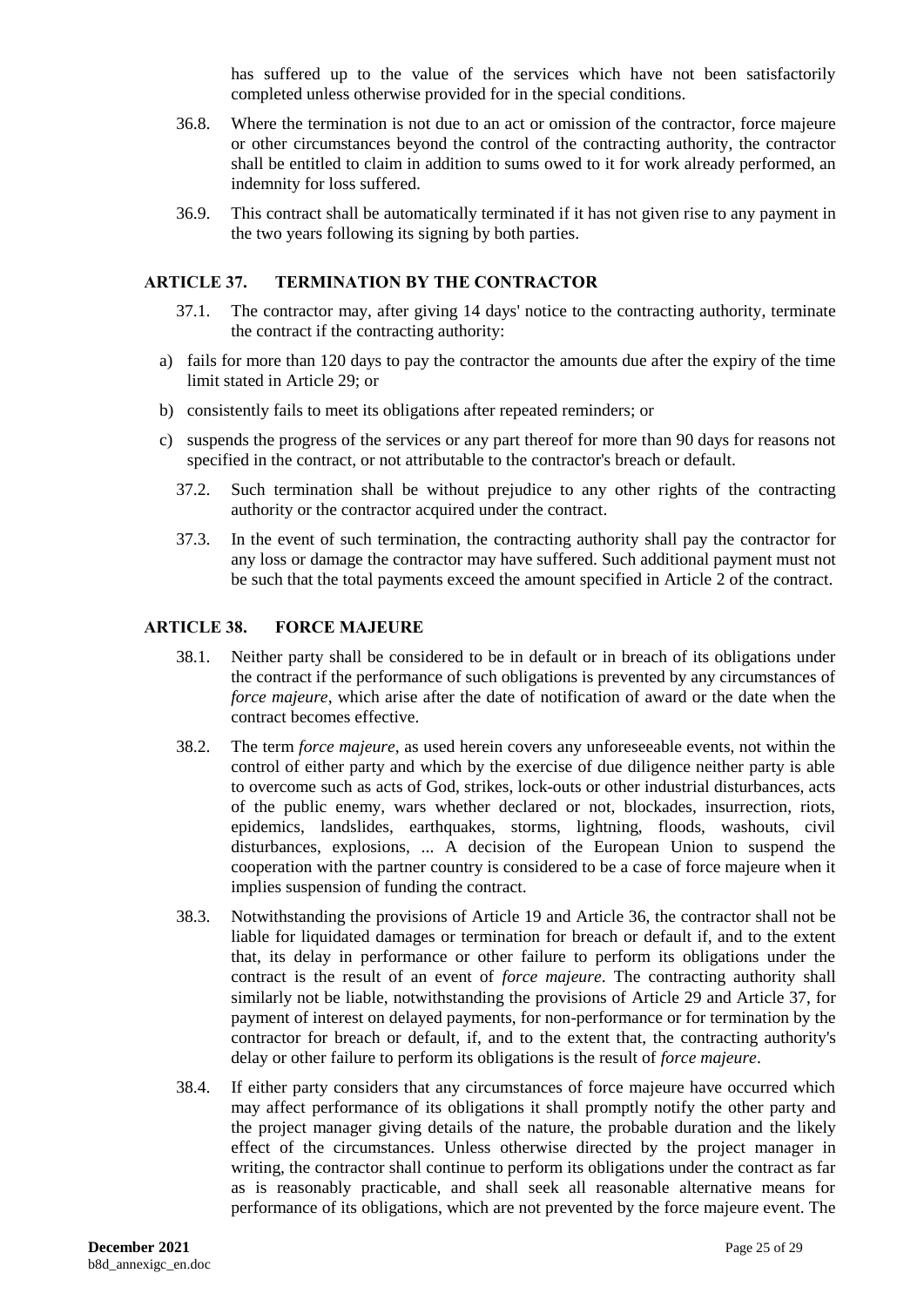contractor shall not put into effect such alternative means unless directed so to do by the project manager.

- 38.5. For a fee-based contract, if the contractor incurs additional costs in complying with the project manager's directions or using alternative means under Article [38.4](#page-24-2) the amount thereof shall be certified by the project manager.
- 38.6. If circumstances of *force majeure* have occurred and continue for a period of 180 days then, notwithstanding any extension of time for completion of the contract that the contractor may by reason thereof have been granted, either party shall be entitled to serve upon the other 30 days' notice to terminate the contract. If at the expiry of the period of 30 days the situation of *force majeure* persists, the contract shall be terminated and, in consequence, thereof under the law governing the contract, the parties shall be released from further performance of the contract.

#### <span id="page-25-0"></span>**ARTICLE 39. DECEASE**

- 39.1. If the contractor is a natural person, the contract shall be automatically terminated if that person dies. However, the contracting authority shall examine any proposal made by its heirs or beneficiaries if they have notified their wish to continue the contract.
- 39.2. Where the contractor consists of a number of natural persons and one or more of them die, a report shall be agreed between the parties on the progress of the contract and the contracting authority shall decide whether to terminate or continue the contract in accordance with the undertaking given by the survivors and by the heirs or beneficiaries, as the case may be.
- 39.3. In the cases provided for in Articles 39.1 and 39.2, persons offering to continue to implement the contract shall notify the contracting authority thereof within 15 days of the date of decease. The decision of the contracting authority shall be notified to those concerned within 30 days of receipt of such a proposal
- 39.4. Such persons shall be jointly and severally liable for the proper implementation of the contract to the same extent as the deceased contractor. Continuation of the contract shall be subject to the rules relating to establishment of any guarantee provided for in the contract.

# **SETTLEMENT OF DISPUTES AND APPLICABLE LAW**

# <span id="page-25-1"></span>**ARTICLE 40. SETTLEMENT OF DISPUTES**

- 40.1. The parties shall make every effort to settle amicably any dispute relating to the contract, which may arise between them.
- 40.2. Once a dispute has arisen, a party shall notify the other party of the dispute, stating its position on the dispute and requesting an amicable settlement. The other party shall respond to this request for amicable settlement within 30 days, stating its position on the dispute. Unless the parties agree otherwise, the maximum time period laid down for reaching an amicable settlement shall be 120 days from the date of the notification requesting such a procedure. Should a party not agree to the other party's request for amicable settlement, should a party not respond in time to that request or should no amicable settlement be reached within the maximum time period, the amicable settlement procedure is considered to have failed.
- 40.3. In the absence of an amicable settlement, a party may notify the other party requesting a settlement through conciliation by a third person. If the European Commission is not a party to the contract, it may accept to intervene as conciliator. The other party shall respond to the request for conciliation within 30 days. Unless the parties agree otherwise, the maximum time period laid down for reaching a settlement through conciliation shall be 120 days from the notification requesting such a procedure. Should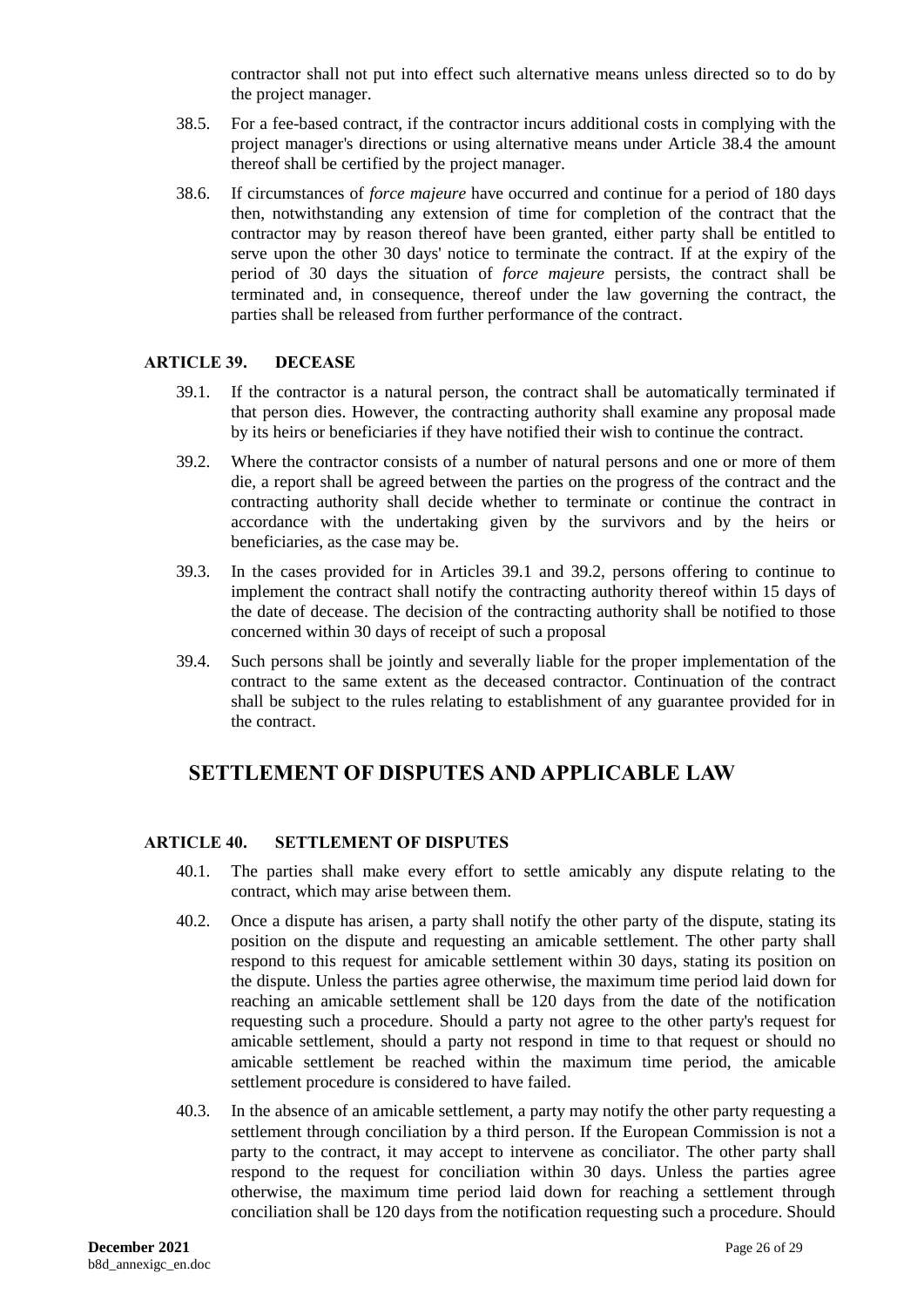a party not agree to the other party's request for conciliation, should a party not respond in time to that request or should no settlement be reached within the maximum time period, the conciliation procedure is considered to have failed.

40.4. If the amicable settlement procedure and, if so requested, the conciliation procedure fails, each party may refer the dispute to either the decision of a national jurisdiction or arbitration, as specified in the special conditions.

### <span id="page-26-0"></span>**ARTICLE 41. APPLICABLE LAW**

41.1. This contract shall be governed by the law of the country of the contracting authority or, where the contracting authority is the European Commission, by the applicable European Union law complemented where necessary by the law of Belgium.

# **DATA PROTECTION**

### <span id="page-26-1"></span>**ARTICLE 42. DATA PROTECTION**

42.1. Processing of personal data by the contracting authority

Any personal data included in or relating to the contract, including its implementation, shall be processed in accordance with Regulation (EU) 2018/1725. Such data shall be processed solely for the purposes of the implementation, management and monitoring of the contract by the data controller.

The contractor or any other person whose personal data is processed by the data controller in relation to this contract has specific rights as a data subject under Chapter III (Articles 14-25) of Regulation (EU) 2018/1725, in particular the right to access, rectify or erase their personal data and the right to restrict the processing of their personal data or, where applicable, the right to object to processing or the right to data portability.

Should the contractor or any other person whose personal data is processed in relation to this contract have any queries concerning the processing of its personal data, it shall address itself to the data controller. They may also address themselves to the Data Protection Officer of the data controller. They have the right to lodge a complaint at any time to the European Data Protection Supervisor.

Details concerning the processing of personal data are available in the data protection notice referred to in the special conditions.

#### 42.2. Processing of personal data by the contractor

The processing of personal data by the contractor shall meet the requirements of the general conditions and be processed solely for the purposes set out by the controller.

The contractor shall assist the controller for the fulfilment of the controller's obligation to respond to requests for exercising rights of person whose personal data is processed in relation to this contract as laid down in Chapter III (Articles 14-25) of Regulation (EU) 2018/1725. The contractor shall inform without delay the controller about such requests.

The contractor may act only on documented written instructions and under the supervision of the controller, in particular with regard to the purposes of the processing, the categories of data that may be processed, the recipients of the data and the means by which the data subject may exercise its rights.

The contractor shall grant personnel access to the data to the extent strictly necessary for the implementation, management and monitoring of the contract. The contractor must ensure that personnel authorised to process personal data has committed itself to confidentiality or is under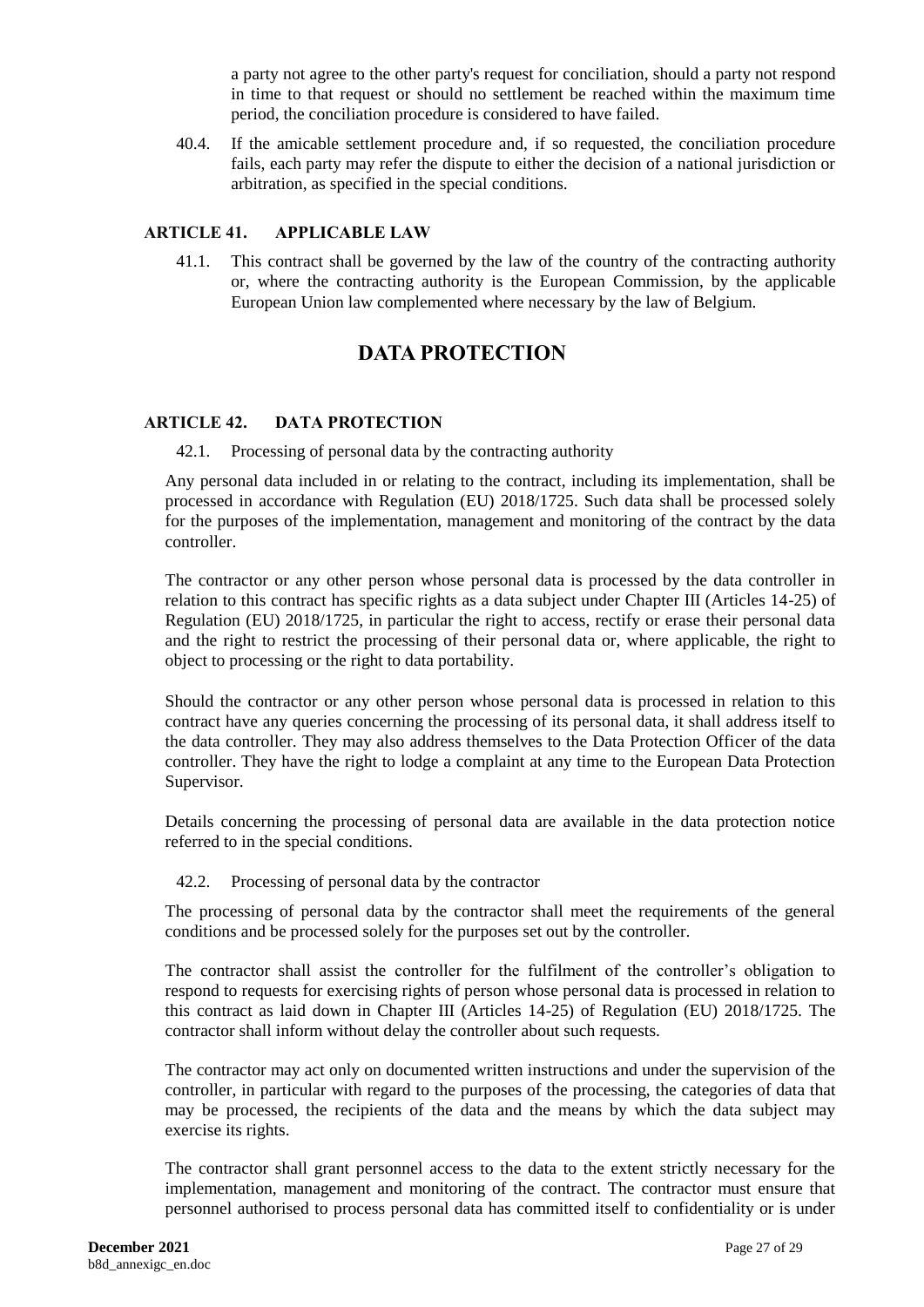appropriate statutory obligation of confidentiality in accordance with the provisions of Article 7.6 of these general conditions.

The contractor shall adopt appropriate technical and organisational security measures, giving due regard to the risks inherent in the processing and to the nature, scope, context and purposes of processing, in order to ensure, in particular, as appropriate:

- (a) the pseudonymisation and encryption of personal data;
- (b) the ability to ensure the ongoing confidentiality, integrity, availability and resilience of processing systems and services;
- (c) the ability to restore the availability and access to personal data in a timely manner in the event of a physical or technical incident;
- (d) a process for regularly testing, assessing and evaluating the effectiveness of technical and organisational measures for ensuring the security of the processing;
- (e) measures to protect personal data from accidental or unlawful destruction, loss, alteration, unauthorised disclosure of or access to personal data transmitted, stored or otherwise processed. The contractor shall notify relevant personal data breaches to the controller without undue delay and at the latest within 48 hours after the contractor becomes aware of the breach. In such cases, the contractor shall provide the controller with at least the following information:
- (a) nature of the personal data breach including where possible, the categories and approximate number of data subjects concerned and the categories and approximate number of personal data records concerned;
- (b) likely consequences of the breach;
- (c) measures taken or proposed to be taken to address the breach, including, where appropriate, measures to mitigate its possible adverse effects.

The contractor shall immediately inform the data controller if, in its opinion, an instruction infringes Regulation (EU) 2018/1725, Regulation (EU) 2016/679, or other Union or Member State or third country applicable data protection provisions as referred to in the tender specifications.

The contractor shall assist the controller for the fulfilment of its obligations pursuant to Article 33 to 41 under Regulation (EU) 2018/1725 to:

- (a) ensure compliance with its data protection obligations regarding the security of the processing, and the confidentiality of electronic communications and directories of users;
- (b) notify a personal data breach to the European Data Protection Supervisor;
- (c) communicate a personal data breach without undue delay to the data subject, where applicable;
- (d) carry out data protection impact assessments and prior consultations as necessary.

The contractor shall maintain a record of all data processing operations carried on behalf of the controller, transfers of personal data, security breaches, responses to requests for exercising rights of people whose personal data is processed and requests for access to personal data by third parties.

The contracting authority is subject to Protocol 7 of the Treaty on the Functioning of the European Union on the privileges and immunities of the European Union, particularly as regards the inviolability of archives (including the physical location of data and services) and data security, which includes personal data held on behalf of the contracting authority in the premises of the contractor or subcontractor.

The contractor shall notify the contracting authority without delay of any legally binding request for disclosure of the personal data processed on behalf of the contracting authority made by any national public authority, including an authority from a third country. The contractor may not give such access without the prior written authorisation of the contracting authority.